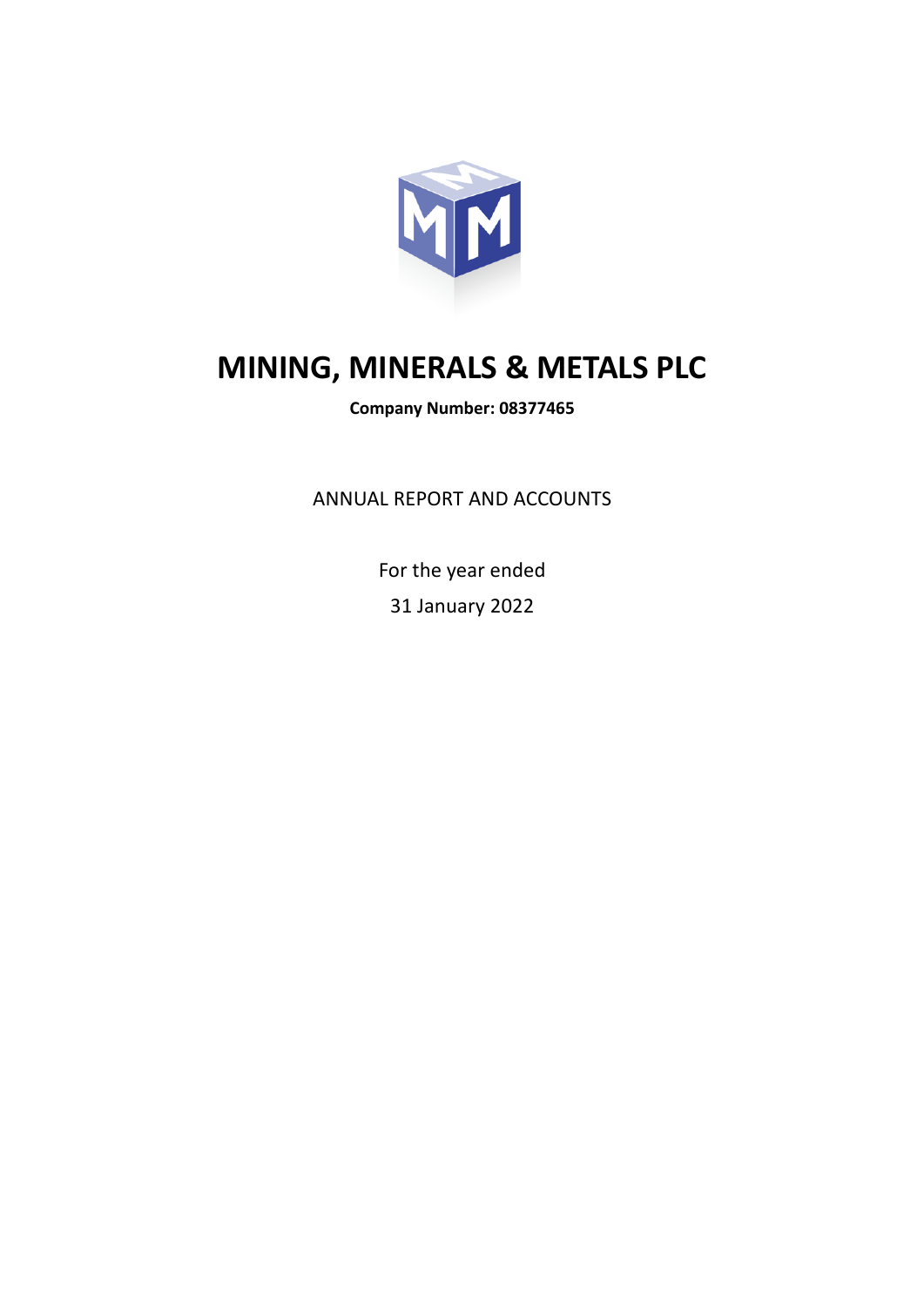| <b>CONTENTS</b>                         | <b>PAGE</b> |
|-----------------------------------------|-------------|
| Company Information                     | 1           |
| Chairman's Statement                    | 2           |
| <b>Strategic Report</b>                 | 3           |
| <b>Board of Directors</b>               | 6           |
| Directors' Report                       | 7           |
| Independent Auditor's Report to Members | 9           |
| Statement of Comprehensive Income       | 14          |
| <b>Statement of Financial Position</b>  | 15          |
| <b>Statement of Changes in Equity</b>   | 16          |
| <b>Statement of Cash Flow</b>           | 17          |
| Notes to the Financial Statements       | 18          |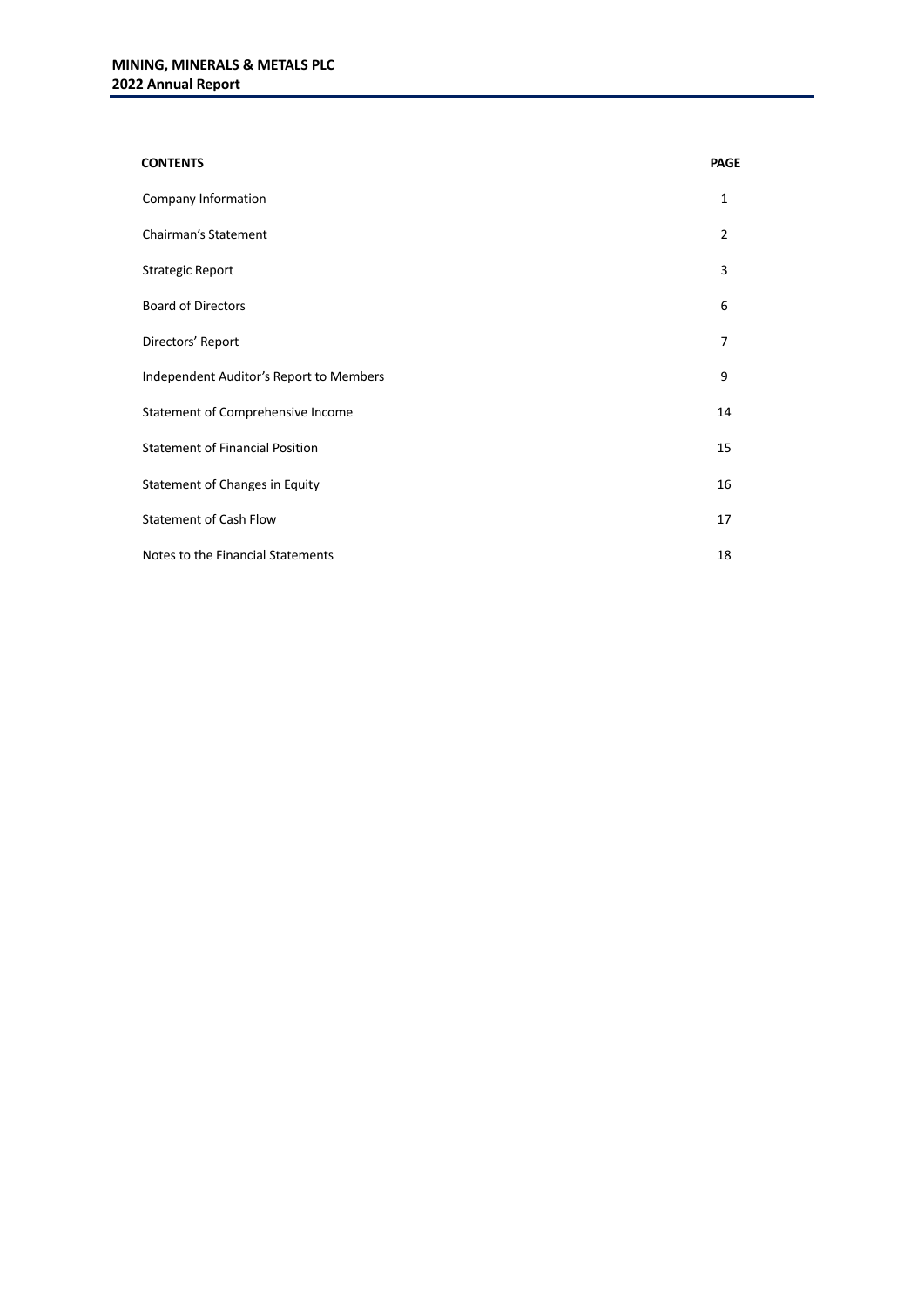# **COMPANY INFORMATION**

| <b>Directors</b>             | Konosoang ("Kay") Asare-Bediako<br>Roy Pitchford<br>Michael ("Mike") Stewart<br>Jonathan ("Johnny") Martin Smith (appointed 15 February 2021) |
|------------------------------|-----------------------------------------------------------------------------------------------------------------------------------------------|
| Company Number               | 08377465                                                                                                                                      |
| Company Secretary            | Silvertree Partners LLP (appointed 15 February 2021)                                                                                          |
| Registered Office            | 1 King Street<br>Office 3.05                                                                                                                  |
|                              | London<br>EC2V 8AU                                                                                                                            |
| Financial Advisor and Broker | Tavira Securities Limited<br>13th Floor<br>88 Wood Street<br>London<br>EC2V 7DA                                                               |
| Auditors                     | Crowe U.K. LLP<br>55 Ludgate Hill<br>London<br>EC4M 7JW                                                                                       |
| Registrars                   | Neville Registrars Limited<br><b>Steelpark Road</b><br>Halesowen<br><b>B62 8HD</b>                                                            |
| Company Website              | www.mmmplc.com                                                                                                                                |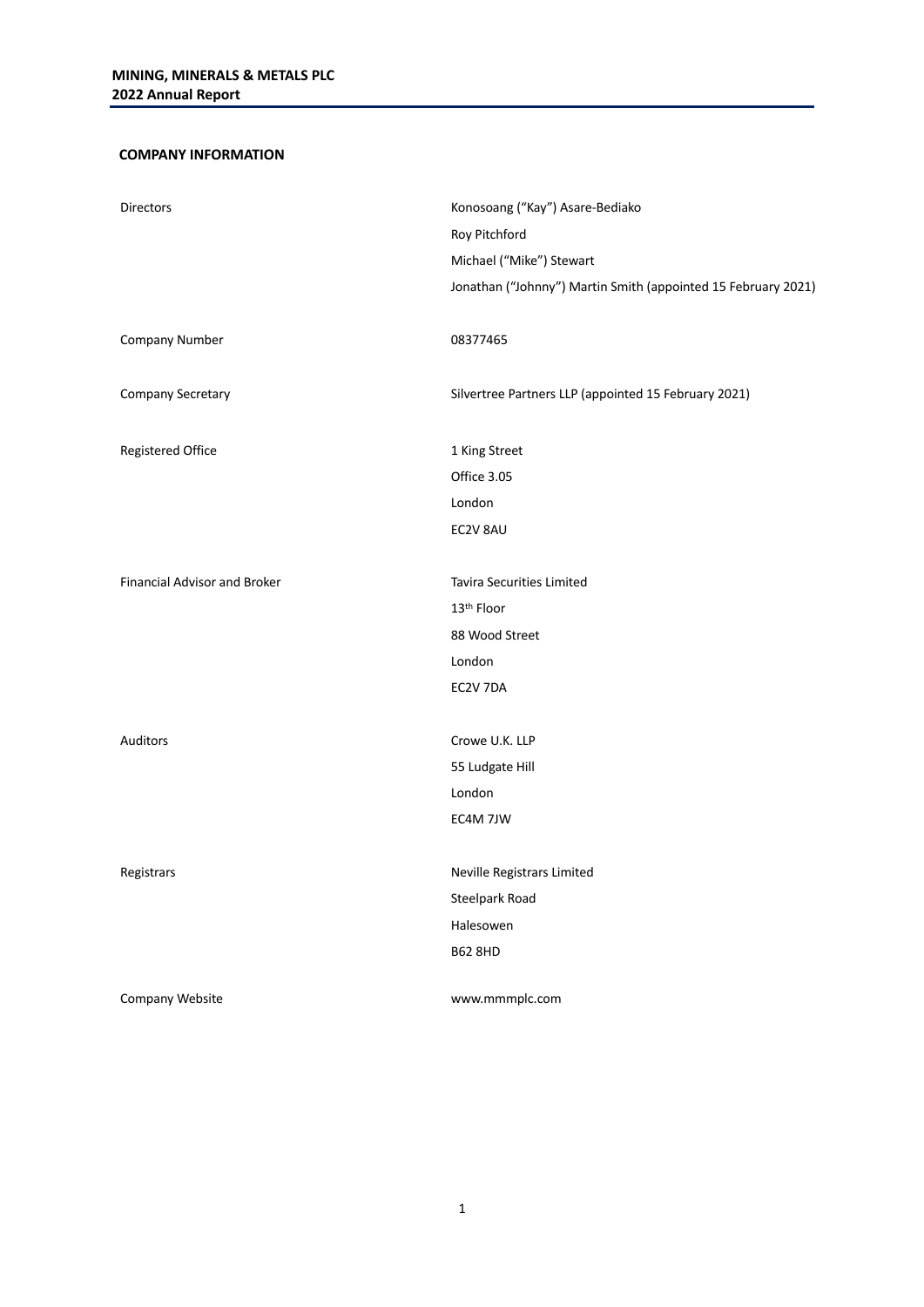# **CHAIRMAN'S STATEMENT**

I have pleasure in presenting the 2022 Annual Report and Accounts of Mining, Minerals & Metals Plc (the "Company").

The Company was formed to undertake the acquisition of a controlling interest in a business (either shares or assets) that has operations in the natural resources sector (an "Acquisition"), reflecting the experience of the Company's board of directors.

Since the Company's IPO on the Main Market of the London Stock Exchange in March 2020, the Company has seen a steady flow of potential Acquisition opportunities and has actively reviewed many projects covering all stages of development from exploration through to producing assets over a range of commodities across multiple jurisdictions.

In October 2021 the Company announced that it had entered into a non-binding term sheet with Africa Resources Holdings, LLC ("ARH") to acquire the entire issued share capital of Narnia Mauritius Gas Holdings Limited ("NMGH"), that will hold a 95%, interest in Inert Gas Industries (Proprietary) Limited ("IGI"), which in turn owns the Lindley Natural Gas Project ("LNGP") exploration licences situated in the Free State Province of South Africa (the "Proposed Transaction").

ARH have indicated that the LNGP exploration licences cover an area of over 20,000 hectares with a portion of the LNGP licence area being previously operated by the Anglo-American Corporation of South Africa Limited for approximately ten years producing both Methane and Helium gas. The Methane gas was flared whilst the Helium gas was sold locally in South Africa. Subject to compliance with all the requirements of the regulatory authorities in South Africa, following completion of the Proposed Transaction, the Company intends to secure production permits to facilitate the production and distribution of Methane, Helium and any other marketable products from LNGP.

As the Proposed Transaction, if completed, would constitute a reverse takeover under the Listing Rules the Company has suspended trading of its shares on the London Stock Exchange pending the publication of a prospectus providing further detail on NMGH, IGI and LNGP and the Company as enlarged by the Proposed Transaction.

The Proposed Transaction is conditional on (i) satisfactory due diligence, (ii) entering into a definitive legal agreement, (iii) raising further funds for the Proposed Transaction, (iv) approval by shareholders at a General Meeting to be convened, (v) obtaining all necessary approvals (if required), and (vi) granting of eligibility for the readmission of the Company to the Official List by the FCA.

I am pleased to report that due diligence is progressing, and we are aiming to complete the Proposed Transaction and re-list in Q2 2022. I look forward to reporting our progress to you in this regard over the coming months.

Pitchtr

**Roy Pitchford** *Chairman* 30 May 2022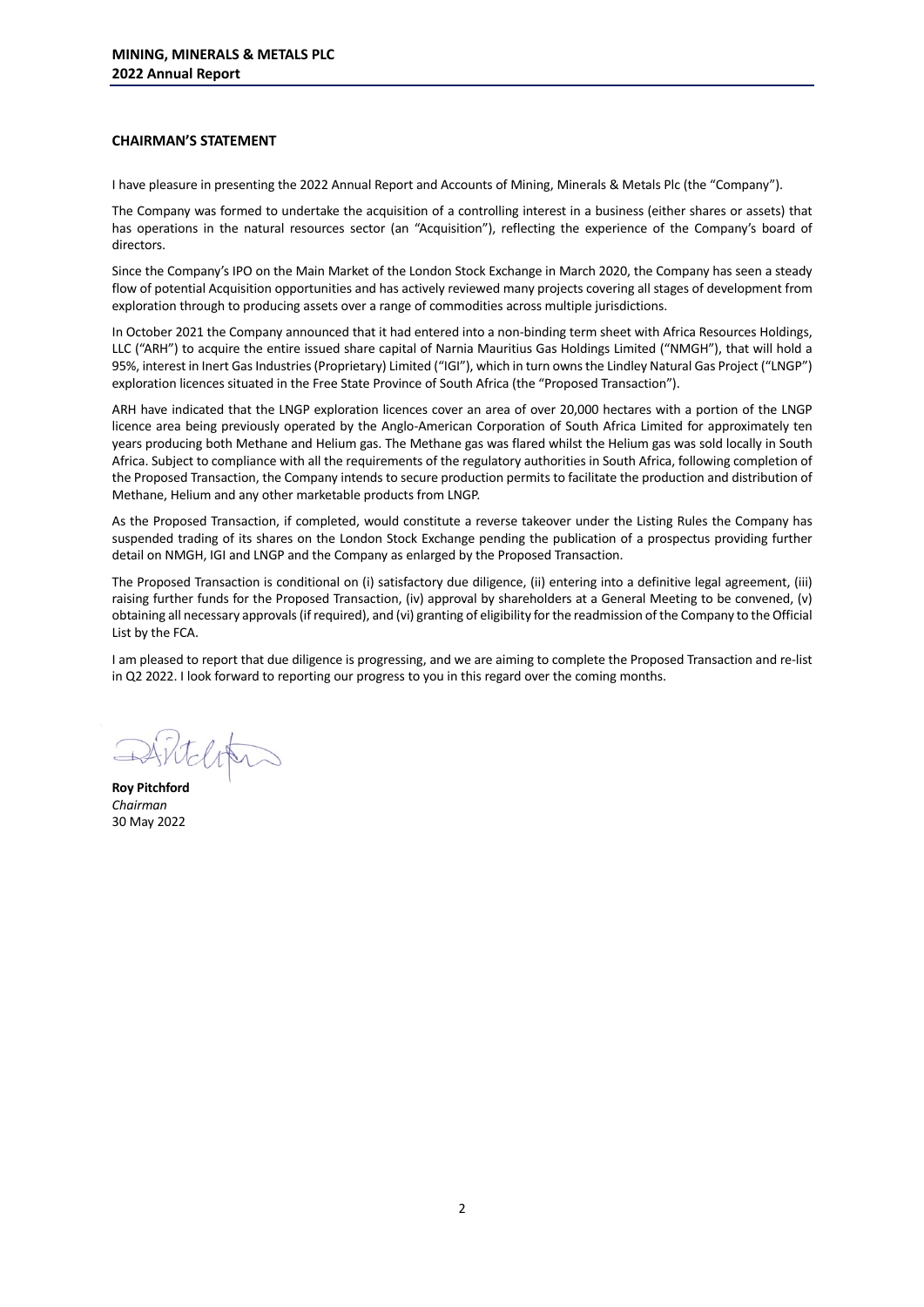# **STRATEGIC REPORT**

# **Overview**

The primary objective of the strategic report is to provide information for the shareholders and help them to assess how the directors have performed their duty, under section 172 of the Companies Act 2006, to promote the success of the company and to provide context for the related financial statements.

The duty of a director, as set out in section 172 of the Act, is to act in the way he considers, in good faith, would be most likely to promote the success of the company for the benefit of its members, and in doing so have regard (amongst other matters) to:

(a) the likely consequences of any decision in the long term;

(b) the interests of the company's employees;

(c) the need to foster the company's business relationships with suppliers, customers and others;

(d) the impact of the company's operations on the community and the environment;

(e) the desirability of the company maintaining a reputation for high standards of business conduct; and

(f) the need to act fairly as between members of the company.

The Company is in its early stages and does not have any employees other than the board of Directors. Since listing in March 2020, the Company has sought a suitable Acquisition and in October 2021 entered a non-binding term sheet for the Proposed Transaction, further details of which are set out in the review of business section below.

The Company has had relatively little interaction with its members and internal stakeholders during and subsequent to the financial year and it should be noted that due to the early stage of the Company's development, the Board also deems the Company's impact on external stakeholders to have been minimal during the financial year.

# **Review of the Company's Business**

The Company was set up to undertake an Acquisition in the natural resource sector, that it will then look to develop.

On 6 March 2020, the Company successfully admitted its Ordinary Shares to the Official List (by way of a Standard Listing under Chapter 14 of the Listing Rules) and to trading on the Main Market of the London Stock Exchange. In conjunction with this the Company raised gross proceeds to date (including £514,000 on admission to the main market) of approximately £726,667.

As noted in the Chairman's Statement, the Company has evaluated potential Acquisition opportunities and in October 2021 entered into a non-binding term sheet with ARH to acquire the entire issued share capital of NMGH, that will hold a 95%, interest in IGI, which in turn owns the LNGP exploration licences situated in the Free State Province of South Africa.

ARH have indicated that the LNGP exploration licences cover an area of over 20,000 hectares with a portion of the LNGP licence area being previously operated by the Anglo-American Corporation of South Africa Limited for approximately ten years producing both Methane and Helium gas. The Methane gas was flared whilst the Helium gas was sold locally in South Africa. Subject to compliance with all the requirements of the regulatory authorities in South Africa, following completion of the Proposed Transaction, the Company intends to secure production permits to facilitate the production and distribution of Methane, Helium and any other marketable products from LNGP.

The Proposed Transaction is conditional on: (i) satisfactory due diligence, (ii) entering into a definitive legal agreement, (iii) raising further funds for the Proposed Transaction, (iv) approval by shareholders at a General Meeting to be convened, (v) obtaining all necessary approvals (if required), and (vi) granting of eligibility for the readmission of the Company to the Official List by the FCA.

# **Financing of the Company and the Proposed Transaction**

The Directors intend to use existing cash resources to fund the due diligence and other transaction costs in respect of the Proposed Transaction. The Directors will seek to minimise costs expended on professional, advisory, and administrative fees. Additionally, the Company has considerable flexibility in how it may finance the consideration for the Proposed Transaction, although at this stage it is likely this will happen via the issue of additional shares in the Company. It is also likely that in conjunction with the Proposed Transaction further equity funds will be raised through the issue of shares in the Company.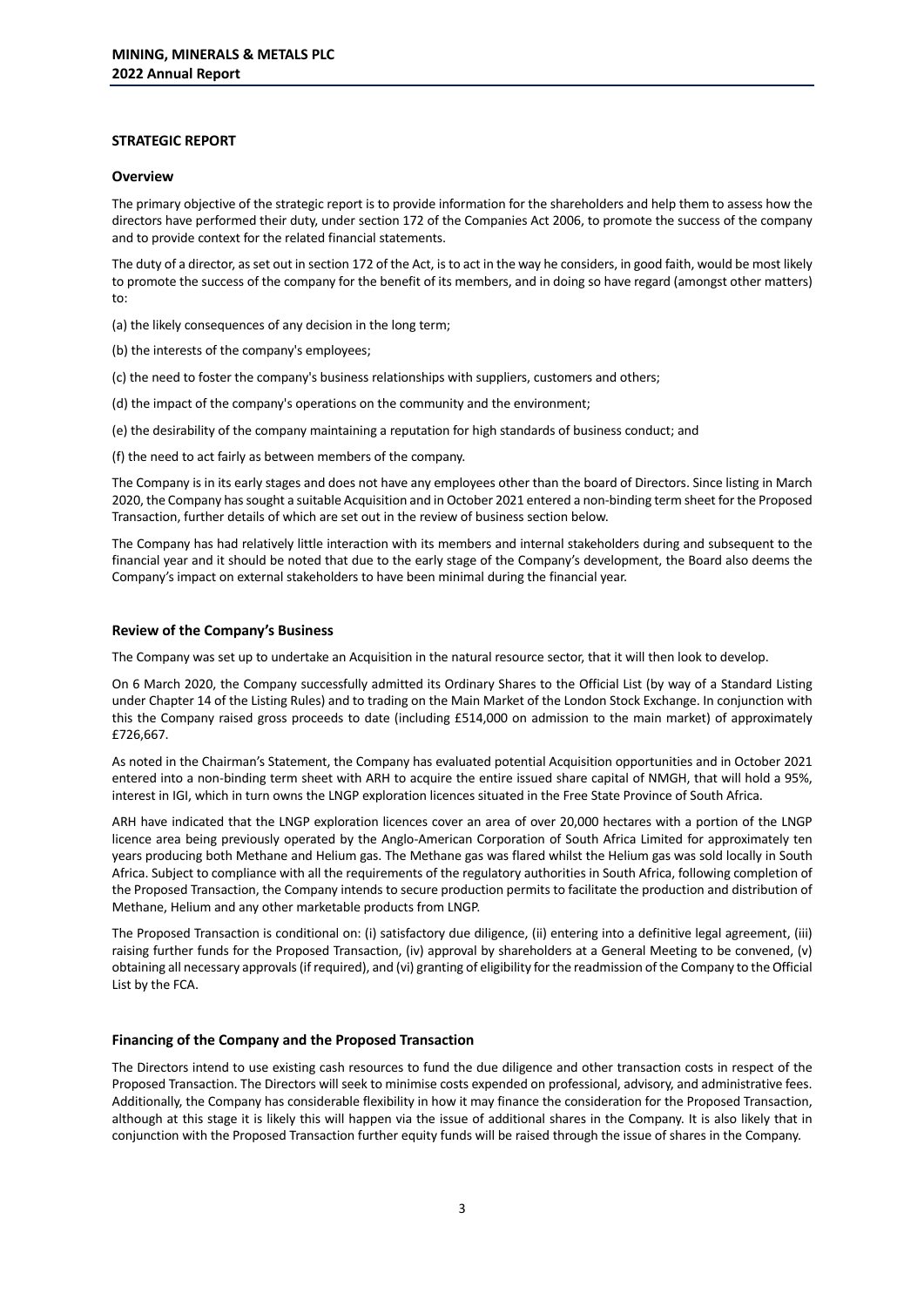# **Key Performance Indicators**

The Directors track the following as the Company's key performance indicators ("KPls"):

- Administrative expenses
- Cash holdings

The Company's accounting systems track performance on a monthly basis in particular focusing on working capital needs. These KPls will be refined and augmented as the Company's business develops. If the Acquisition is completed; the Directors expect the KPls to focus on revenue generation and the growth of the acquisition target.

# **Principal Risks and Uncertainties**

The Directors consider the principal risks and uncertainties facing the Company and a summary of the key measures taken to mitigate those risks are as follows:

### *Financial risks*

The effective management of its financial exposures is central to preserving the Company's performance. The Company is exposed to financial market risks and may be impacted negatively by fluctuations in general capital market sentiment and cyclicality. These factors may create volatility in the Company's results to the extent that they are not effectively hedged.

The Company's outsourced finance team provides support to the board to ensure accurate financial reporting and tracking of business performance. Reporting on financial performance is provided on a regular basis to senior management and the Board.

### *Operational risks*

The success of the Company's business strategy is dependent on its ability to complete Acquisition opportunities and the subsequent performance of the acquired entities.

The Directors seek to manage these risks by leveraging the experience of the executive team and complementary skill sets of the non-executive directors to prudently identify, pursue and execute on Acquisition opportunities.

The review of Acquisition targets involves an assessment of the target's business and the markets it operates in, its business plans and management capabilities. ln identifying and assessing potential targets, the Board considers the risk profile of the business concerned, in particular, its financial and commercial viability and suitability for a listed company. The Board consults its Financial Advisor and Broker throughout as a means of mitigating risk and complying with the listing Rules. Performance is monitored regularly and reported to the Board.

# **Corporate Responsibility**

The Company takes its responsibilities as a corporate citizen seriously. The Board's primary goal is to create shareholder value but in a responsible manner that serves all stakeholders.

#### **Governance**

The Board considers corporate governance as a critical component of the Company's success. The Company has an effective and engaged Board with a strong non-executive presence from diverse backgrounds. The Board is committed to ensuring that particularly as the Company's business develops, the Company's values are reinforced, effective risk management practices are implemented and that the Company adheres to high standards of corporate governance.

The Company has decided not to apply a Corporate Governance Code provisions given its current size and resources. The Company is a small company with modest resources. The Company has a clear mandate to optimise the allocation of limited resources to source acquisitions and support its future plans. As such the Company strives to maintain a balance between conservation of limited resources and maintaining robust corporate governance practices. As the Company evolves, the Board is committed to enhancing the Company's corporate governance policies and practices deemed appropriate to the size and maturity of the organisation.

The management report for the period is constituted by the content of the Strategic Report and Directors' Report.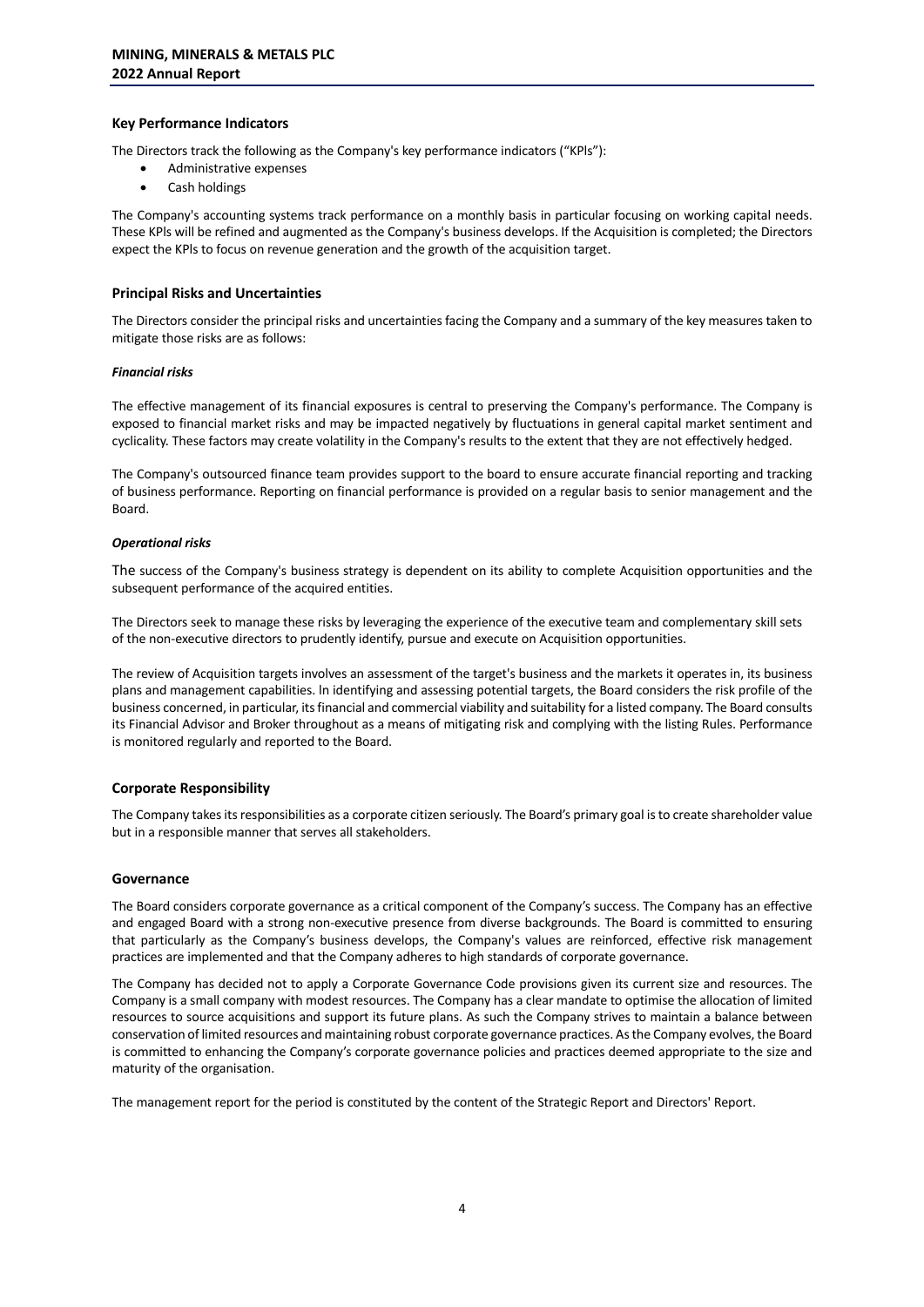# **Growth Strategy and Outlook**

The Company's near-term goals are to execute its Acquisition strategy and complete the Proposed Transaction. ln the event of the completion of the Proposed Transaction, the Board expects the immediate focus to be on developing the LNGP.

# **Going Concern**

These financial statements are prepared on the going concern basis. The going concern basis assumes that the Company will continue in operation for the foreseeable future and will be able to realise its assets and discharge its liabilities and commitments in the normal course of business.

The Company has limited administrative expenses associated with its continuing operations and its liabilities are limited to trade payables associated with the administrative expenditure. The Directors have prepared budgetary forecasts for the period ended 30 June 2023, considering operating cashflows and expenditure requirements for the Company.

The Directors are of the opinion that the Company will be able to undertake its planned activities through to the period ended 30 June 2023 and have prepared the financial statements on the going concern basis. The financial statements do not include any adjustments that would result if the Group was unable to continue as a going concern.

On behalf of the Board,

**Roy Pitchford** *Director* 30 May 2022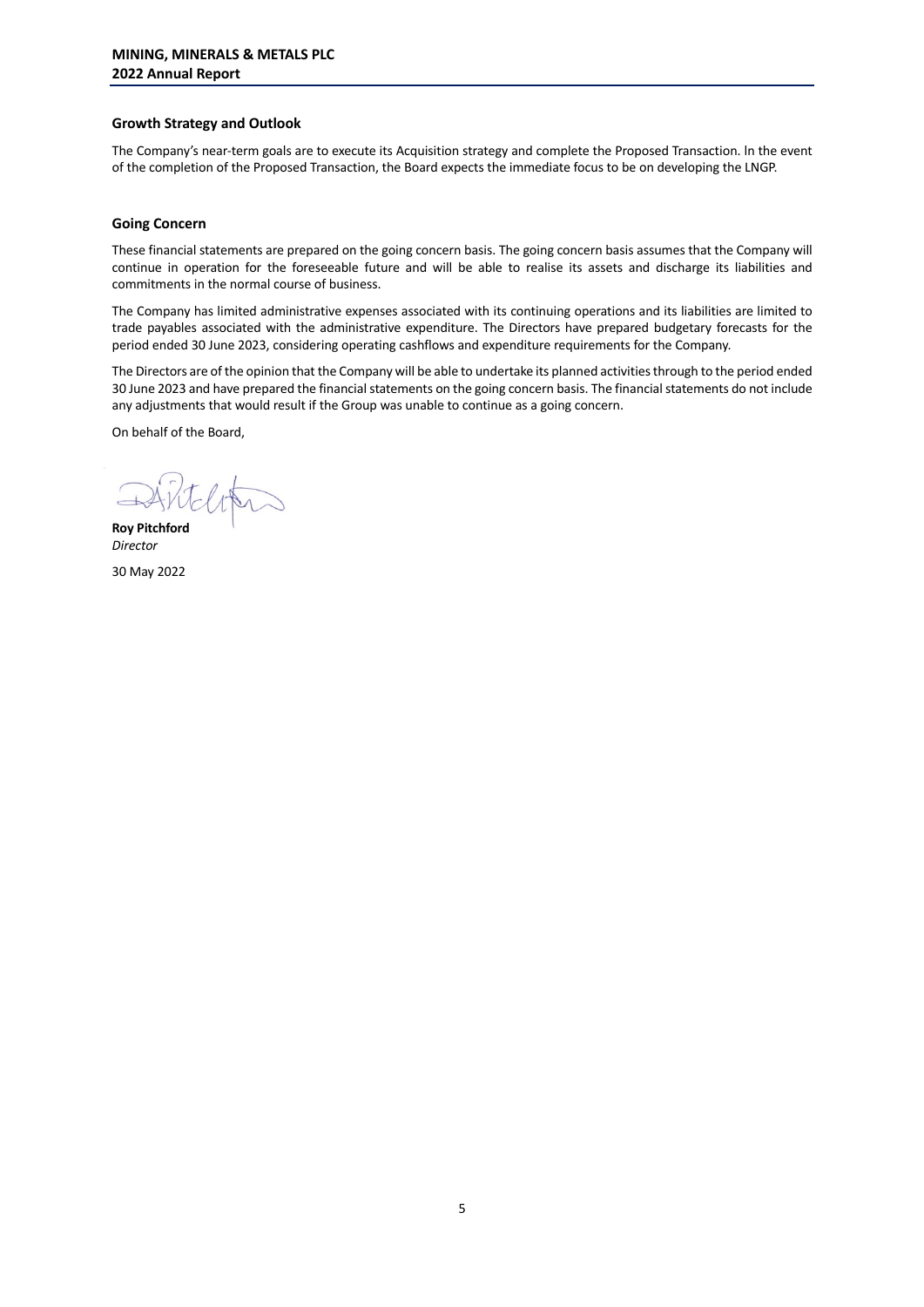# **BOARD OF DIRECTORS**

### **Roy Pitchford - Chairman**

Roy brings over 30 years' executive and managerial expertise as well as a proven track record in Southern Africa in the junior mining industry to the Company. Roy has particular responsibilities for co-ordinating and reviewing potential reverse takeover targets.

During his career in the resource development arena Roy has held the position of Chief Executive Officer for Cluff Resources Zimbabwe Ltd, Masasa Mines (Pvt) Ltd, Zimbabwe Platinum Mines Ltd, African Platinum Plc, African Minerals Ltd, and Vast Resources Plc. He is currently a Non-Executive Chairman of Contango Holdings Plc.

Roy is a qualified Chartered Accountant (CA (Z)).

### **Konosoang ("Kay") Asare-Bediako – Non-Executive Director**

Kay is an experienced deal maker and business leader, with extensive experience in finance and investment banking.

Kay is a director at Absa Group within the Investment Banking Division, responsible for the origination and implementation of Investment Banking mandates. Prior to joining Absa Group, Kay was an executive director at Moshe Capital where she headed up the Corporate Finance division. Whilst at Moshe Capital, Kay grew the team from two people in 2015 to twelve in 2020; making Moshe Capital one of the most formidable black, female-owned and managed corporate finance firms in South Africa. In 2019 Moshe Capital was awarded the "Corporate Finance team of the year" by The Association of Black Securities and Investment Professionals.

Before joining Moshe Capital, Kay worked within the Investment Banking Division of Deutsche Bank as a Senior Associate. She is a former director of Malundi Coal, a mining investment company, and a former a non-executive director of Yalu Financial Services, a provider of credit life insurance.

Kay holds a Bachelor of Business Science with Finance Honours from the University of Cape Town and is a qualified chartered accountant (CA(SA)) and a recipient of the Columbia Business School Certificate in Business Excellence.

# **Michael ("Mike") Stewart - Non-Executive Director**

Mike is an experienced managing director and chief executive with a track record of delivering rapid, multimillion-pound growth and has many years of experience in business turnarounds, acquisitions, business transformations and growth.

Mike's international experience encompasses large multinational businesses such as Sasol, Mondi, Anglo American, Linpac, Mainetti and Schletter as well as the SME sector and Private Equity.

Mike currently holds the following directorships: Linkcove Ltd, VAT Reclaim Ltd, Stewart Stratco Ltd. In the past five years, Mike has held the following other directorships: Schletter Africa Ltd and VAT Recovery Ltd.

# **Jonathan ("Johnny") Martin Smith - Non-Executive Director**

Johnny is an Independent Non-Executive Director and Chairman of the Remuneration Committee of IRC. He stepped down as a partner of the specialist mining advisory firm Legacy Hill Capital to take up being Chief Executive Officer of Sumner Group Mining Plc (previously known as VI Mining Plc). He was the founder of London based Smith's Corporate Advisory, which he sold to UK stockbroker Westhouse Holdings in 2010, where he subsequently headed the mining practice. Prior to establishing his own firm, he worked at UBS, Credit Suisse and Williams de Broe. He recently served as a Temporary Independent Non-Executive Director of Petropavlovsk Plc for the months of July and August 2020.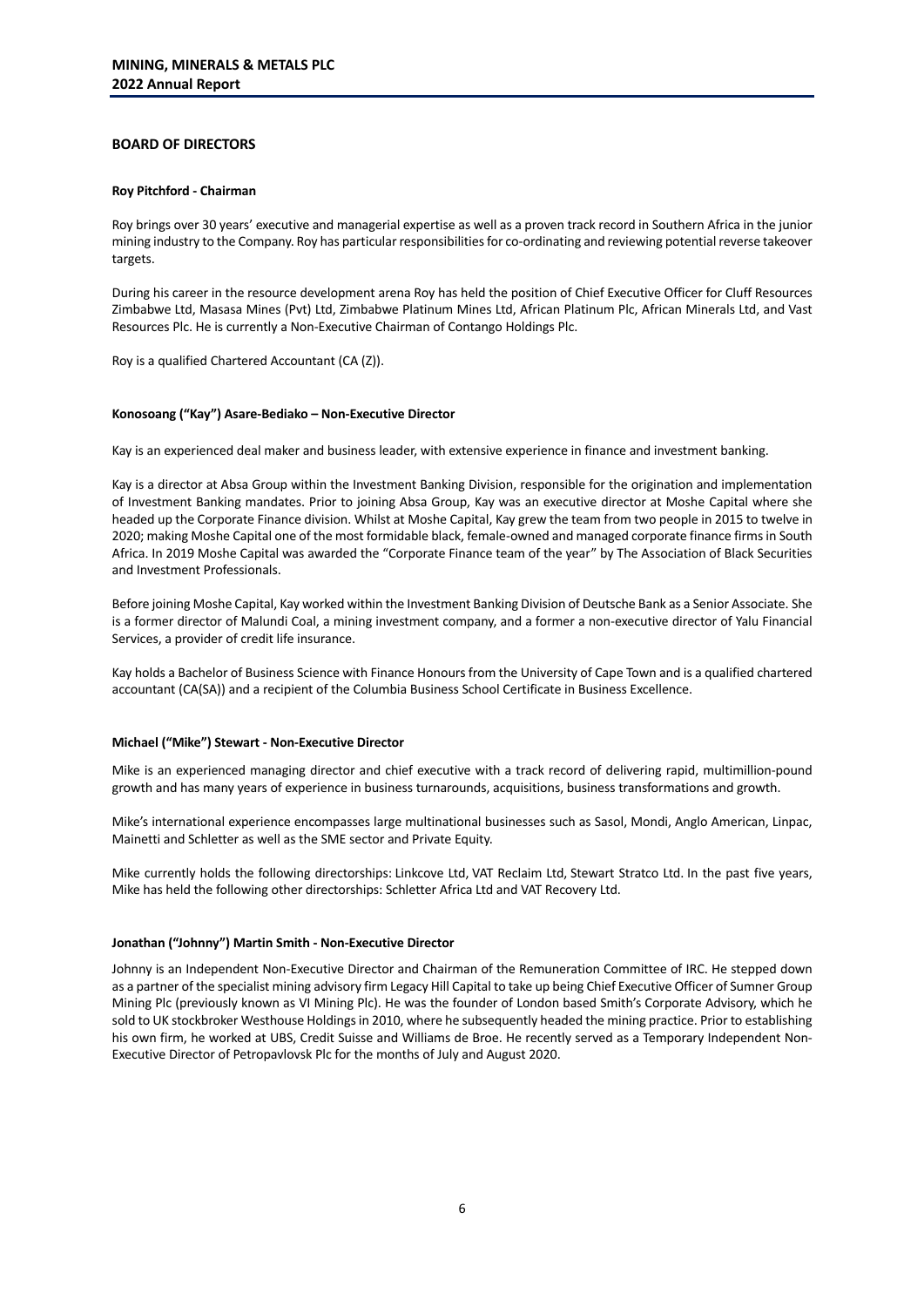# **DIRECTORS' REPORT**

The Directors present their report together with the audited financial statements, for the year ended 31 January 2022.

The Company was incorporated on 28 January 2013 in England and Wales, as private company, and it re-registered as a public limited company on 22 October 2018. The company was subsequently listed on the Main Market for listed securities of the London Stock Exchange on 6 March 2020.

#### **Results and dividends**

The results for the period are set out in the Statement of Comprehensive Income on page 10. The Directors do not recommend the payment of a dividend on the ordinary shares.

#### **Directors**

The Directors of the Company during the year were as follows, all being non-executive Directors:

Konosoang Asare-Bediako

Roy Pitchford

Michael Stewart

Andrew Monk (resigned 15 February 2021)

Matthew Bonner (resigned 15 February 2021)

Jonathan Martin Smith (appointed 15 February 2021)

#### **Directors' interests**

The interest and deemed interest in the share capital of the Company by the Directors at the end of financial year are as follows:

| <b>Name</b>     |         | Number of Ordinary Shares held   Percentage of Existing Ordinary Shares |
|-----------------|---------|-------------------------------------------------------------------------|
| Michael Stewart | 105.000 | 0.33%                                                                   |

#### **Substantial shareholders**

As at the end of the financial year the total number of issued Ordinary Shares with voting rights in the Company was 32,049,999. The Company has been notified of the following interests of 3 per cent or more in its issued share capital as at the date of this report.

| <b>Shareholder</b>            | <b>Number of Ordinary Shares held</b> | <b>Percentage of Existing Ordinary Shares</b> |
|-------------------------------|---------------------------------------|-----------------------------------------------|
| Robert Allen Papiri           | 8,098,271                             | 25.27%                                        |
| Michael Sobeck                | 6,229,327                             | 19.44%                                        |
| Moshe Capital                 | 3,200,000                             | 9.98%                                         |
| Tangiers Investment Group LLC | 2,339,069                             | 7.30%                                         |
| <b>Matthew Bonner</b>         | 1,100,000                             | 3.43%                                         |
| Paul Welker                   | 1,100,000                             | 3.43%                                         |
| Eric Dyer                     | 1,000,000                             | 3.12%                                         |

#### **Dividend policy**

The Company's current intention is to retain any earnings for use in its business operations, and the Company does not anticipate declaring any dividends in the foreseeable future. The Company will only pay dividends to the extent that to do so is in accordance with all applicable laws.

#### **Auditors and disclosure of information**

The directors confirm that:

- there is no relevant audit information of which the Company's statutory auditor is unaware; and
- each Director has taken all the necessary steps he ought to have taken as a director in order to make himself aware of any relevant audit information and to establish that the Company's statutory auditor is aware of that information.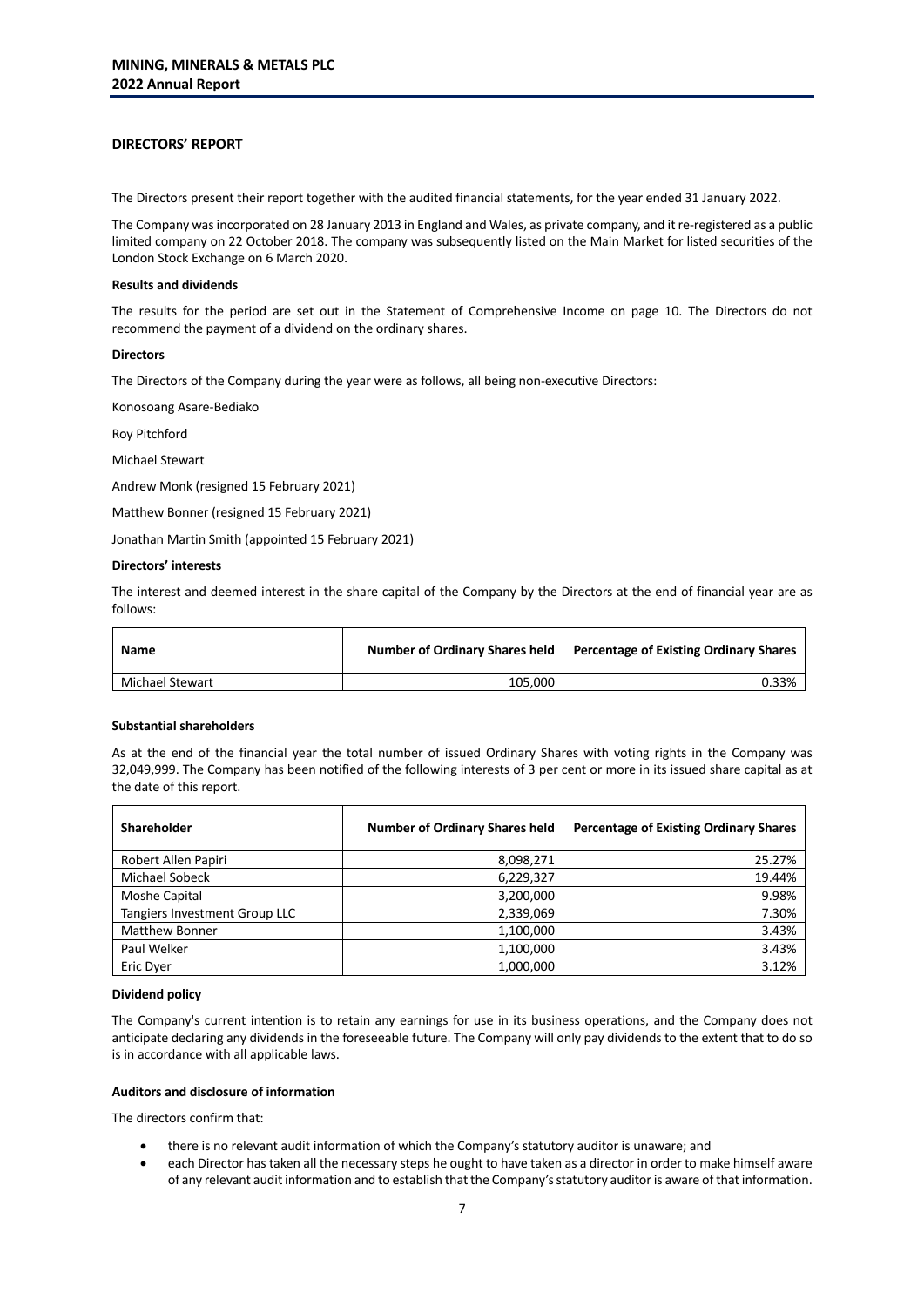This confirmation is given and should be interpreted in accordance with the provisions of Section 418 of the Companies Act 2006.

### **Responsibility Statement**

The directors are responsible for preparing the annual report and the financial statements in accordance with applicable law and regulations. Company law requires the directors to prepare financial statements for each financial period. Under that law the directors have elected to prepare financial statements for the Company in accordance with UK adopted International Accounting Standards.

Under company law the directors must not approve the financial statements unless they are satisfied that they give a true and fair view of the state of affairs of the Company and of the profit or loss of the company for that period. In preparing these financial statements, the directors are required to:

- select suitable accounting policies and then apply them consistently:
- make judgements and estimates that are reasonable and prudent;
- state whether applicable accounting standards have been followed, subject to any material departures disclosed and explained in the financial statements;
- prepare the financial statements on the going concern basis unless it is inappropriate to presume that the Company will continue in business.

The directors are responsible for keeping adequate accounting records which disclose with reasonable accuracy at any time, the financial position of the Company to enable them to ensure that the financial statements comply with the requirements of the Companies Act 2006. They are also responsible for safeguarding the assets of the Company and hence for taking reasonable steps for the prevention and detection of fraud and other irregularities.

The maintenance and integrity of the Mining, Minerals & Metals Plc website is the responsibility of the Directors.

The directors confirm, to the best of their knowledge that:

- the financial statements, prepared in accordance with the relevant financial reporting framework, give a true and fair view of the assets, liabilities, financial position and profit or loss of the Company; and
- the Strategic Report include a fair review of the development and performance of the business and the financial position of the Company, together with a description of the principal risks and uncertainties that it faces.
- the annual report and financial statements, taken as a whole, are fair, balanced and understandable and provide the information necessary for shareholders to assess the company's performance, business model and strategy.

#### **Financial risk management and future development**

An indication of the likely future developments in the business of the Company are included in the Strategic Report.

An explanation of the Company's financial risk management objectives, policies and strategies is set out in note 10.

#### **Auditors**

The auditors, Crowe U.K. LLP, have expressed their willingness to continue in office and a resolution to reappoint them will be proposed at the Annual General Meeting.

#### **Events after the reporting date**

There have been no material events subsequent to the year end.

The Directors' Report was approved by the Board of Directors on 26 May 2022 and is signed on its behalf by:

**Roy Pitchford**

*Director 30 May 2022*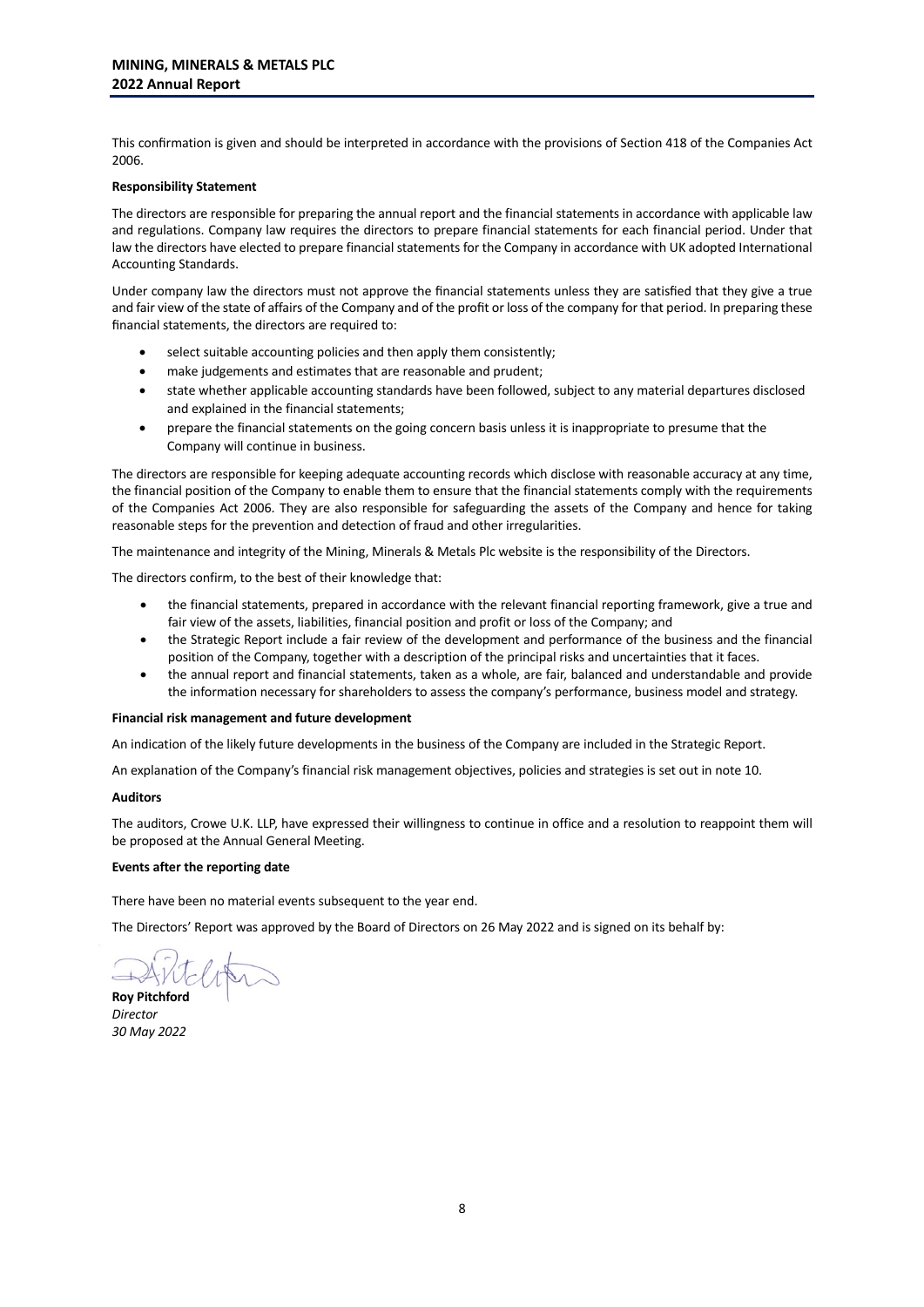#### **Independent auditor's report to the members of Mining, Minerals & Metals Plc**

#### **Opinion**

We have audited the financial statements of Mining, Minerals & Metals Plc (the "Company") for the year ended 31 January 2022 which comprise Statement of Comprehensive Income, Statement of Financial Position, Statement of Changes in Equity and Statement of Cash Flow and notes to the financial statements, including significant accounting policies. The financial reporting framework that has been applied in their preparation is applicable law and UK adopted International Accounting Standards

In our opinion, the financial statements:

- give a true and fair view of the state of the company's affairs as at 31 January 2022 and of its loss for the year then ended;
- have been properly prepared in accordance with UK adopted International Accounting Standards; and
- have been prepared in accordance with the requirements of the Companies Act 2006.

#### **Basis for opinion**

We conducted our audit in accordance with International Standards on Auditing (UK) (ISAs (UK)) and applicable law. Our responsibilities under those standards are further described in the Auditor's responsibilities for the audit of the financialstatements section of our report. We are independent of the Company in accordance with the ethical requirements that are relevant to our audit of the financial statements in the UK, including the FRC's Ethical Standard, and we have fulfilled our other ethical responsibilities in accordance with these requirements. We believe that the audit evidence we have obtained is sufficient and appropriate to provide a basis for our opinion.

#### **Material uncertainty relating to going concern**

We draw attention to note 2 to the financial statements which explains that the Company's ability to continue as a going concern is dependent on the continued support of the shareholders and that such support is not guaranteed. These conditions indicate the existence of a material uncertainty relating to going concern which may cast significant doubt over the company's ability to continue as a going concern. Our opinion is not modified in respect of this matter.

As part of our evaluation of the directors' use of the going concern basis of accounting we confirmed the current cash balance, reviewed the forecasted costs for the period until 30 June 2023, compared these to the spend in the 2021 financial year and evaluated the business' ability to continue, based on this expected burn rate of expenses. We also considered the indications of support available to the company from significant shareholders noting that this could not be guaranteed.

Our responsibilities and the responsibilities of the directors with respect to going concern are described in the relevant sections of this report.

#### **Overview of our audit approach**

#### *Materiality*

In planning and performing our audit we applied the concept of materiality. An item is considered material if it could reasonably be expected to change the economic decisions of a user of the financial statements. We used the concept of materiality to both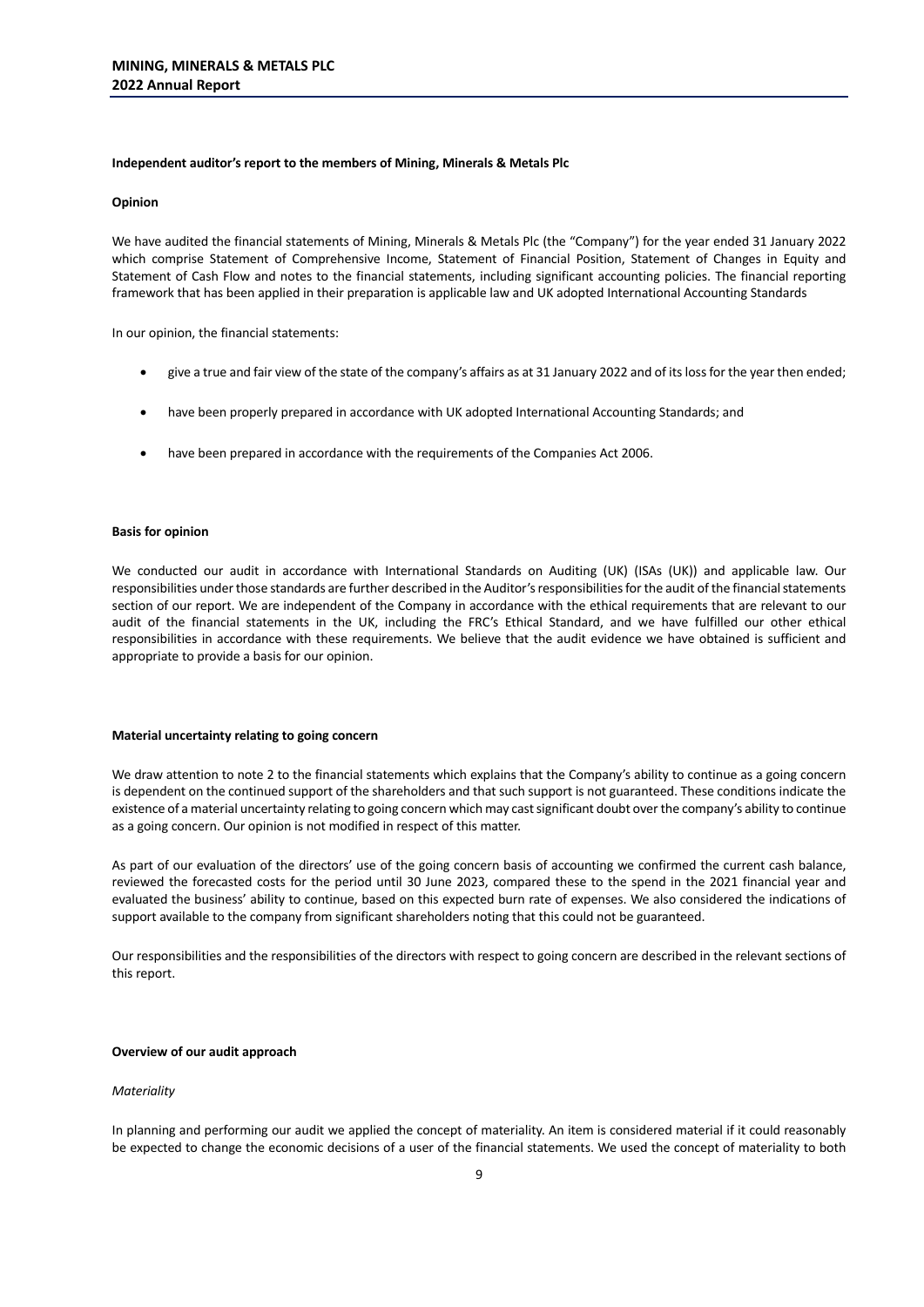focus our testing and to evaluate the impact of misstatements identified.

Based on our professional judgement, we determined overall materiality for the financial statements as a whole to be £5,000 (2021: £10,500), based on 3% of the net assets.

We use a different level of materiality ('performance materiality') to determine the extent of our testing for the audit of the financial statements. Performance materiality is set based on the audit materiality as adjusted for the judgements made as to the entity risk and our evaluation of the specific risk of each audit area having regard to the internal control environment. Performance materiality was set at £3,500 (2021: £7,350).

Where considered appropriate performance materiality may be reduced to a lower level, such as, for related party transactions and directors' remuneration.

We agreed with the Audit Committee to report to it all identified errors in excess of £150 (2021: £350). Errors below that threshold would also be reported to it if, in our opinion as auditor, disclosure was required on qualitative grounds.

#### *Overview of the scope of our audit*

Mining, Minerals & Metals Plc is the only component included in the scope of the audit. Its location is London, United Kingdom.

#### *Key Audit Matters*

Key audit matters are those matters that, in our professional judgment, were of most significance in our audit of the financial statements of the current period and include the most significant assessed risks of material misstatement (whether or not due to fraud) we identified, including those which had the greatest effect on the overall audit strategy, the allocation of resources in the audit; and directing the efforts of the engagement team. These matters were addressed in the context of our audit of the financial statements as a whole, and in forming our opinion thereon, and we do not provide a separate opinion on these matters.

Going concern was considered to be the only key audit matter. Our work in this area is included within 'Material uncertainty relating to going concern' above.

#### **Other information**

The other information comprises the information included in the annual report other than the financial statements and our auditor's report thereon. The directors are responsible for the other information contained within the annual report.

Our opinion on the financial statements does not cover the other information and, except to the extent otherwise explicitly stated in our report, we do not express any form of assurance conclusion thereon. Our responsibility is to read the other information and, in doing so, consider whether the other information is materially inconsistent with the financial statements or our knowledge obtained in the course of the audit, or otherwise appears to be materially misstated. If we identify such material inconsistencies or apparent material misstatements, we are required to determine whether this gives rise to a material misstatement in the financial statements themselves. If, based on the work we have performed, we conclude that there is a material misstatement of this other information, we are required to report that fact.

We have nothing to report in this regard.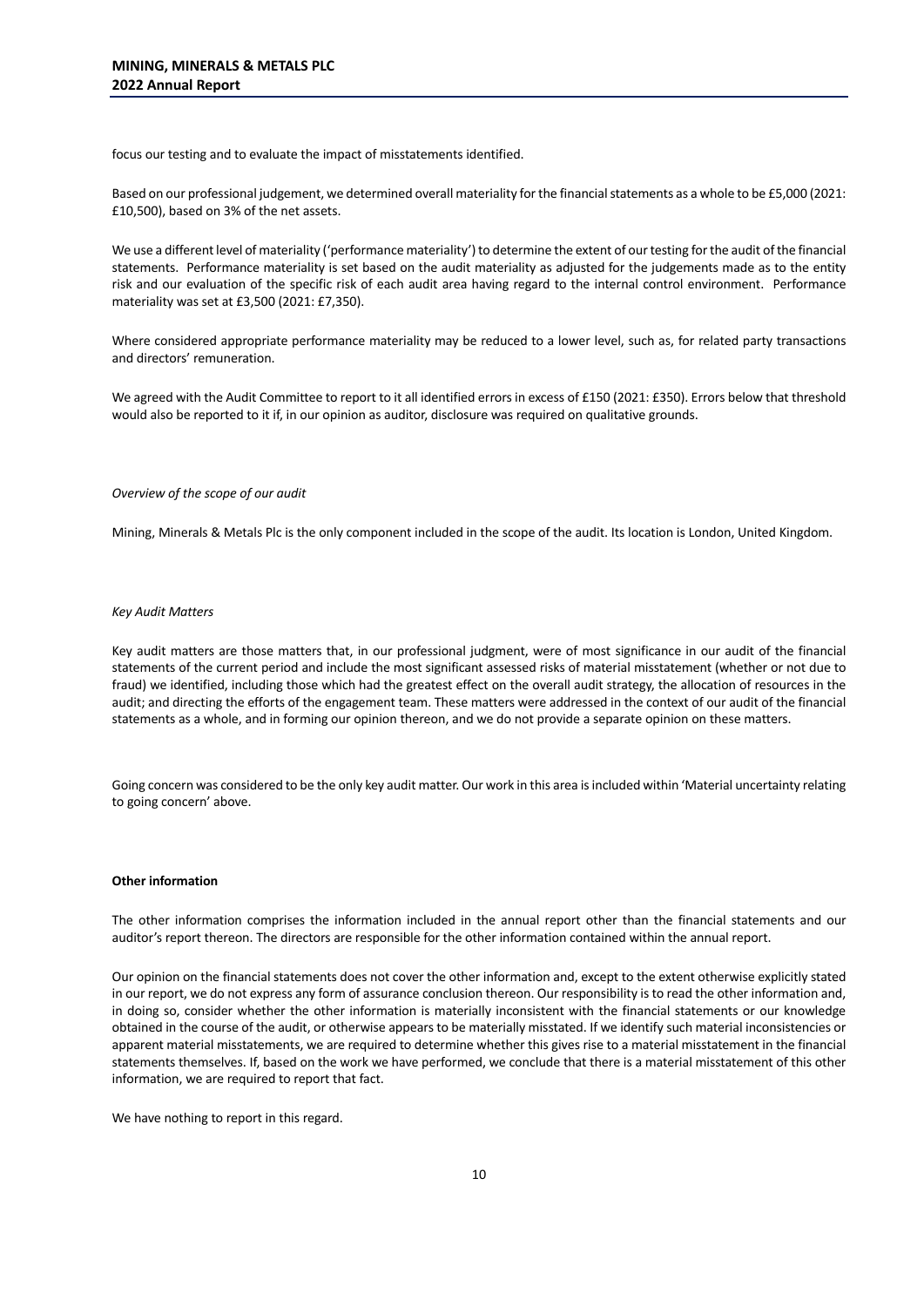#### **Opinions on other matters prescribed by the Companies Act 2006**

In our opinion the part of the directors' remuneration report to be audited has been properly prepared in accordance with the Companies Act 2006.

In our opinion based on the work undertaken in the course of our audit

- the information given in the strategic report and the directors' report for the financial year for which the financial statements are prepared is consistent with the financial statements; and
- the strategic report and directors' report have been prepared in accordance with applicable legal requirements.

### **Matters on which we are required to report by exception**

We have nothing to report in respect of the following matters in relation to which the Companies Act 2006 requires us to report to you if, in our opinion:

- adequate accounting records have not been kept by the company, or returns adequate for our audit have not been received from branches not visited by us; or
- the financial statements and the part of the directors' remuneration report to be audited are not in agreement with the accounting records and returns; or
- certain disclosures of directors' remuneration specified by law are not made; or
- we have not received all the information and explanations we require for our audit

#### **Responsibilities of the directors for the financial statements**

As explained more fully in the directors' responsibilities statement set out on page 7 and 8, the directors are responsible for the preparation of the financial statements and for being satisfied that they give a true and fair view, and for such internal control as the directors determine is necessary to enable the preparation of financial statements that are free from material misstatement, whether due to fraud or error.

In preparing the financial statements, the directors are responsible for assessing the Company's ability to continue as a going concern, disclosing, as applicable, matters related to going concern and using the going concern basis of accounting unless the directors either intend to liquidate the Company or to cease operations, or have no realistic alternative but to do so.

#### **Auditor's responsibilities for the audit of the financial statements**

Our objectives are to obtain reasonable assurance about whether the financial statements as a whole are free from material misstatement, whether due to fraud or error, and to issue an auditor's report that includes our opinion. Reasonable assurance is a high level of assurance but is not a guarantee that an audit conducted in accordance with ISAs (UK) will always detect a material misstatement when it exists. Misstatements can arise from fraud or error and are considered material if, individually or in the aggregate, they could reasonably be expected to influence the economic decisions of users taken on the basis of these financial statements.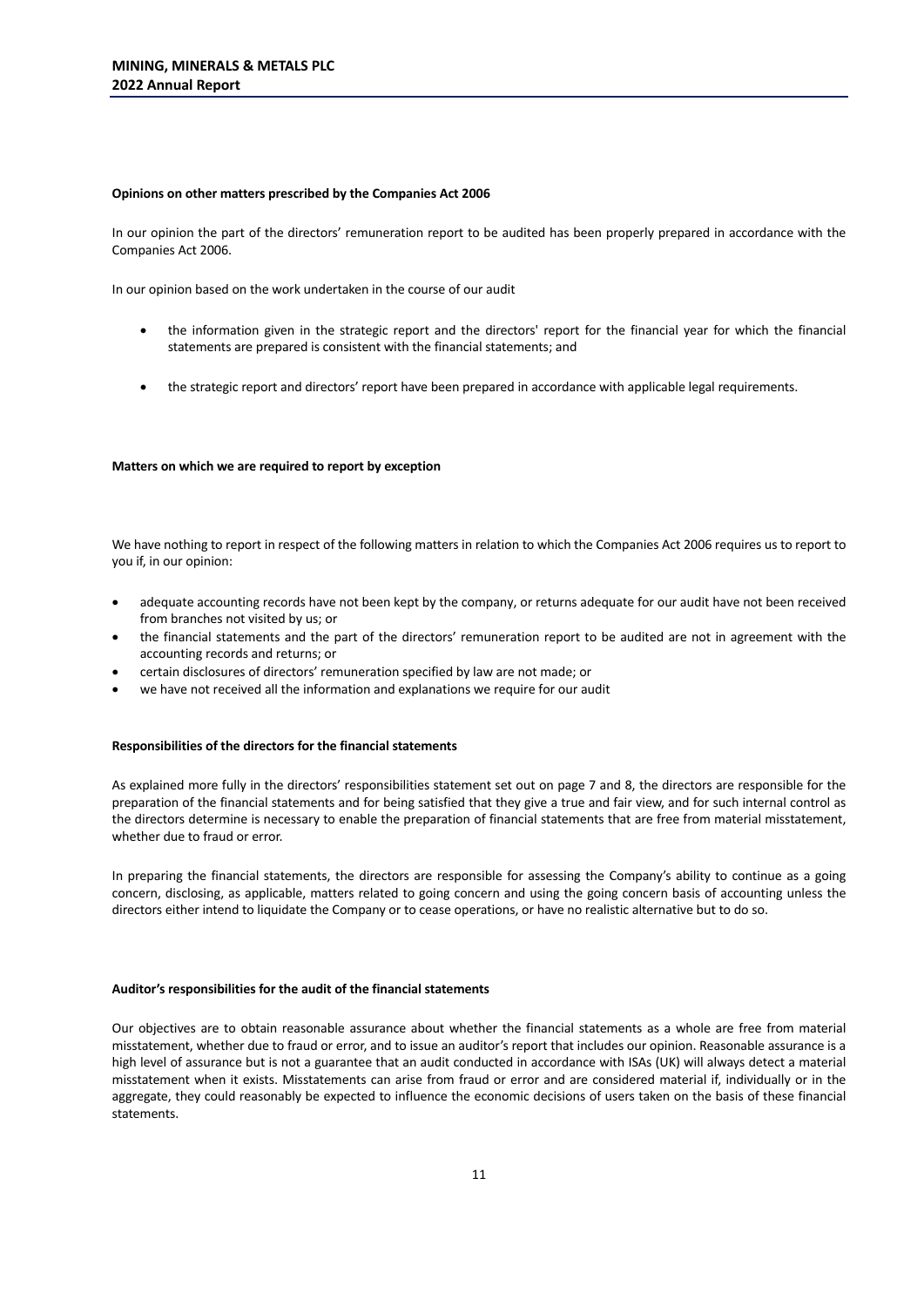Irregularities, including fraud, are instances of non-compliance with laws and regulations. We design procedures in line with our responsibilities, outlined above, to detect material misstatements in respect of irregularities, including fraud. The extent to which our procedures are capable of detecting irregularities, including fraud is detailed below:

We obtained an understanding of the legal and regulatory frameworks within which the company operates, focusing on those laws and regulations that have a direct effect on the determination of material amounts and disclosures in the financial statements. The laws and regulation we considered in this context were the Companies Act 2006 and the Listing Rules.

We identified the greatest risk of material impact on the financial statements from irregularities, including fraud, to be the override of controls and the misstatement of cash balances. Our audit procedures to respond to those risks included direct confirmation of cash balances with the company's bankers , reviewing journal entries and ensuring accounting policies are appropriate under the relevant accounting standards and applicable law.

Owing to the inherent limitations of an audit, there is an unavoidable risk that some material misstatements of the financial statements may not be detected, even though the audit is properly planned and performed in accordance with the ISAs (UK). The potential effects of inherent limitations are particularly significant in the case of misstatement resulting from fraud because fraud may involve sophisticated and carefully organized schemes designed to conceal it, including deliberate failure to record transactions, collusion or intentional misrepresentations being made to us.

A further description of our responsibilities for the audit of the financial statements is located on the Financial Reporting Council's website at: www.frc.org.uk/auditorsresponsibilities. This description forms part of our auditor's report.

#### **Other matters which we are required to address**

We were appointed by management in April 2020 to audit the financial statements for the period ended 31 January 2020 and subsequent periods. Our total uninterrupted period of engagement is three years, covering the periods ending 31 January 2020 to 31 January 2022.

The non-audit services prohibited by the FRC's Ethical Standard were not provided to the company and we remain independent of the company in conducting our audit.

Our audit opinion is consistent with the additional report to the audit committee.

#### **Use of our report**

This report is made solely to the company's members, as a body, in accordance with Chapter 3 of Part 16 of the Companies Act 2006. Our audit work has been undertaken so that we might state to the company's members those matters we are required to state to them in an auditor's report and for no other purpose. To the fullest extent permitted by law, we do not accept or assume responsibility to anyone other than the company and the company's members as a body, for our audit work, for this report, or for the opinions we have formed.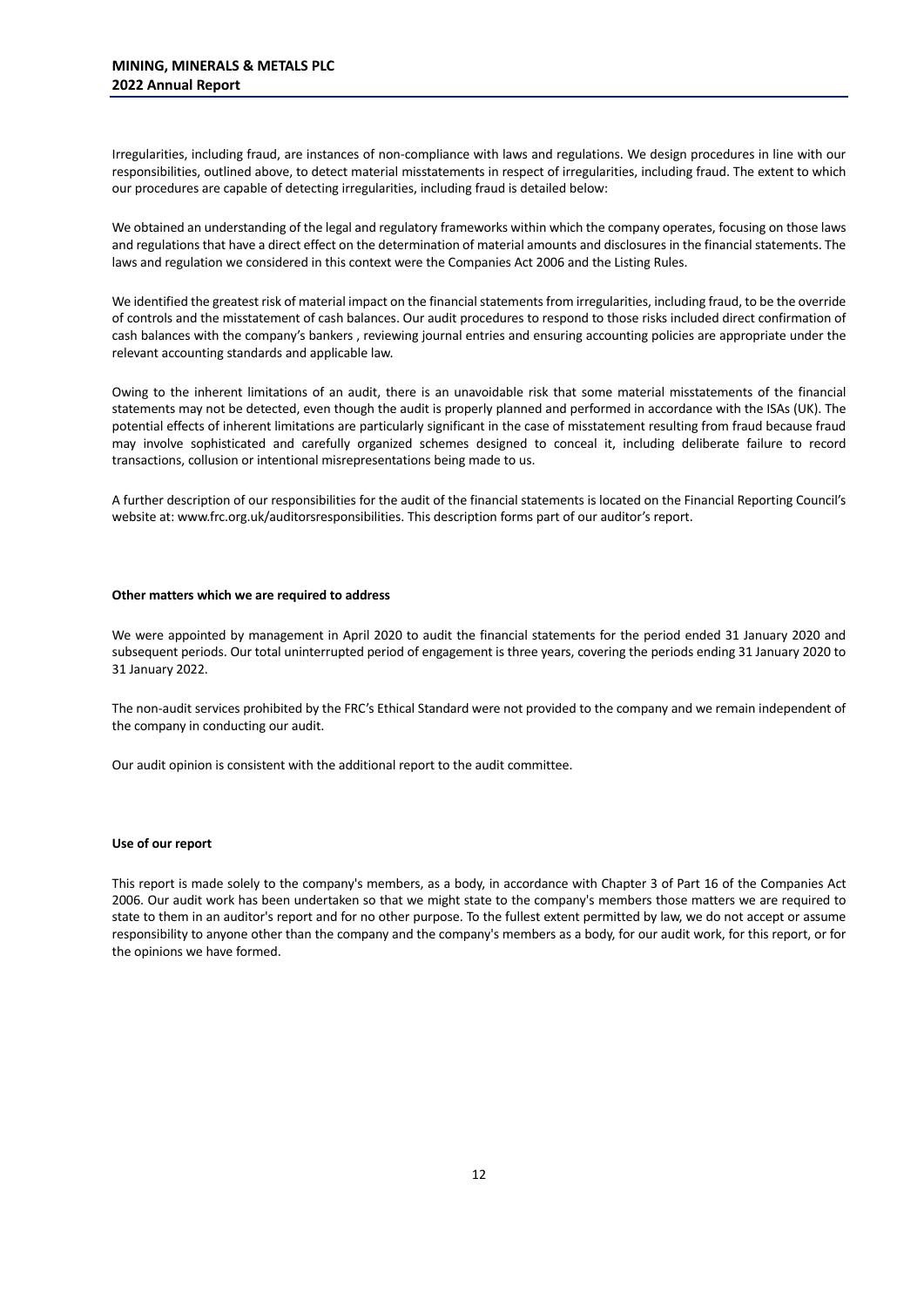M Stallaborss

Matthew Stallabrass

Senior Statutory Auditor

For and on behalf of

Crowe U.K. LLP

Statutory Auditor

London

30 May 2022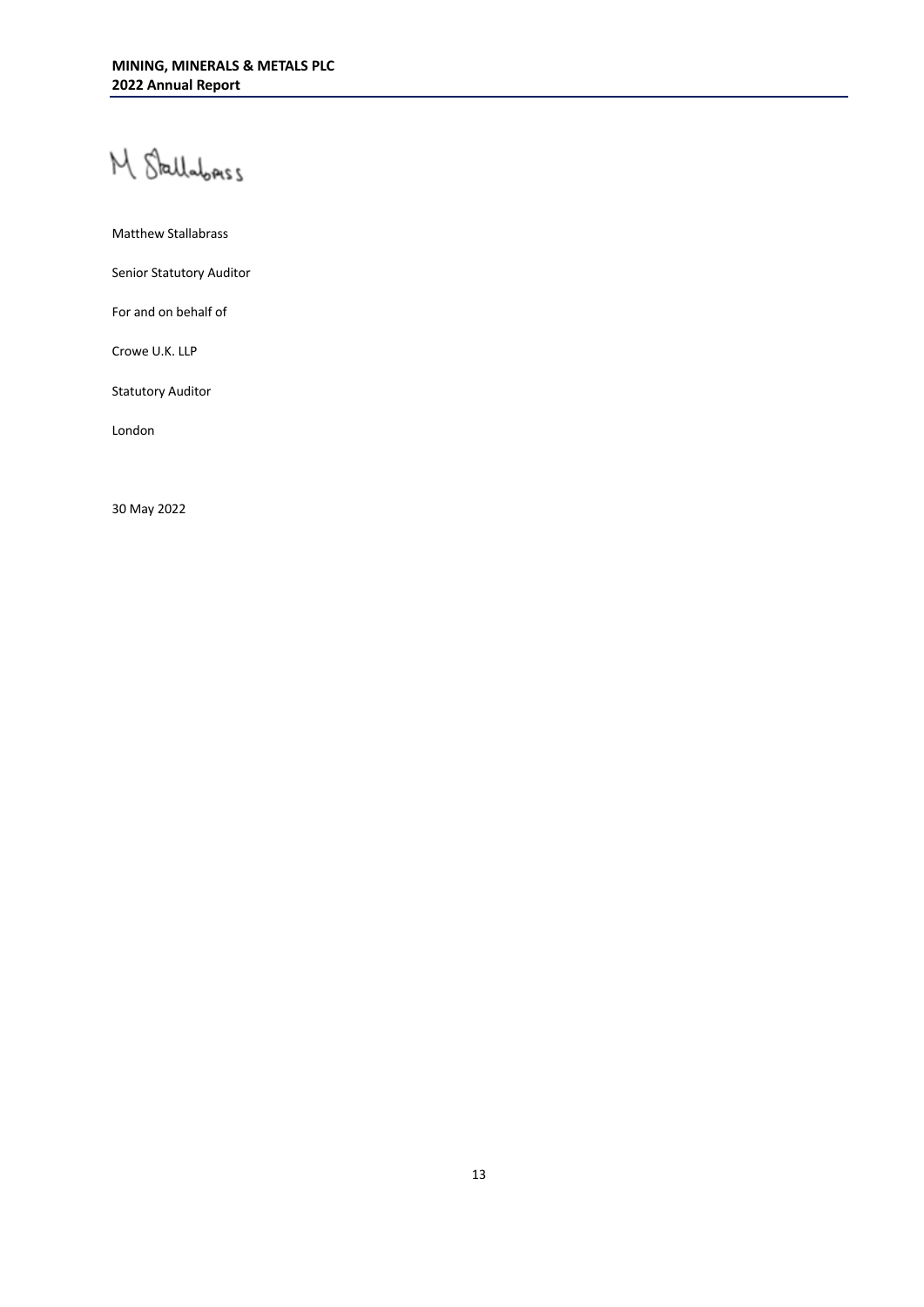# **STATEMENT OF COMPREHENSIVE INCOME for the year ended 31 January 2022**

|                                     |             | Year<br>ended<br>31 January<br>2022 | Year<br>ended<br>31 January<br>2021 |
|-------------------------------------|-------------|-------------------------------------|-------------------------------------|
|                                     |             | £                                   | £                                   |
|                                     | <b>Note</b> |                                     |                                     |
| Revenue                             |             |                                     |                                     |
| Administrative expenses             |             | (172, 468)                          | (207, 637)                          |
| <b>Operating profit</b>             |             | (172, 468)                          | (207, 637)                          |
| Finance income                      |             |                                     | 25                                  |
| Finance costs                       |             | (292)                               |                                     |
| Loss before taxation                |             | (172, 760)                          | (207, 612)                          |
| Income tax                          | 4           |                                     |                                     |
| <b>Total comprehensive loss</b>     |             |                                     |                                     |
| for the year                        |             | (172, 760)                          | (207, 612)                          |
|                                     |             |                                     |                                     |
| Loss per share                      |             |                                     |                                     |
| Basic and diluted (pence per share) |             | (0.54)                              | (0.69)                              |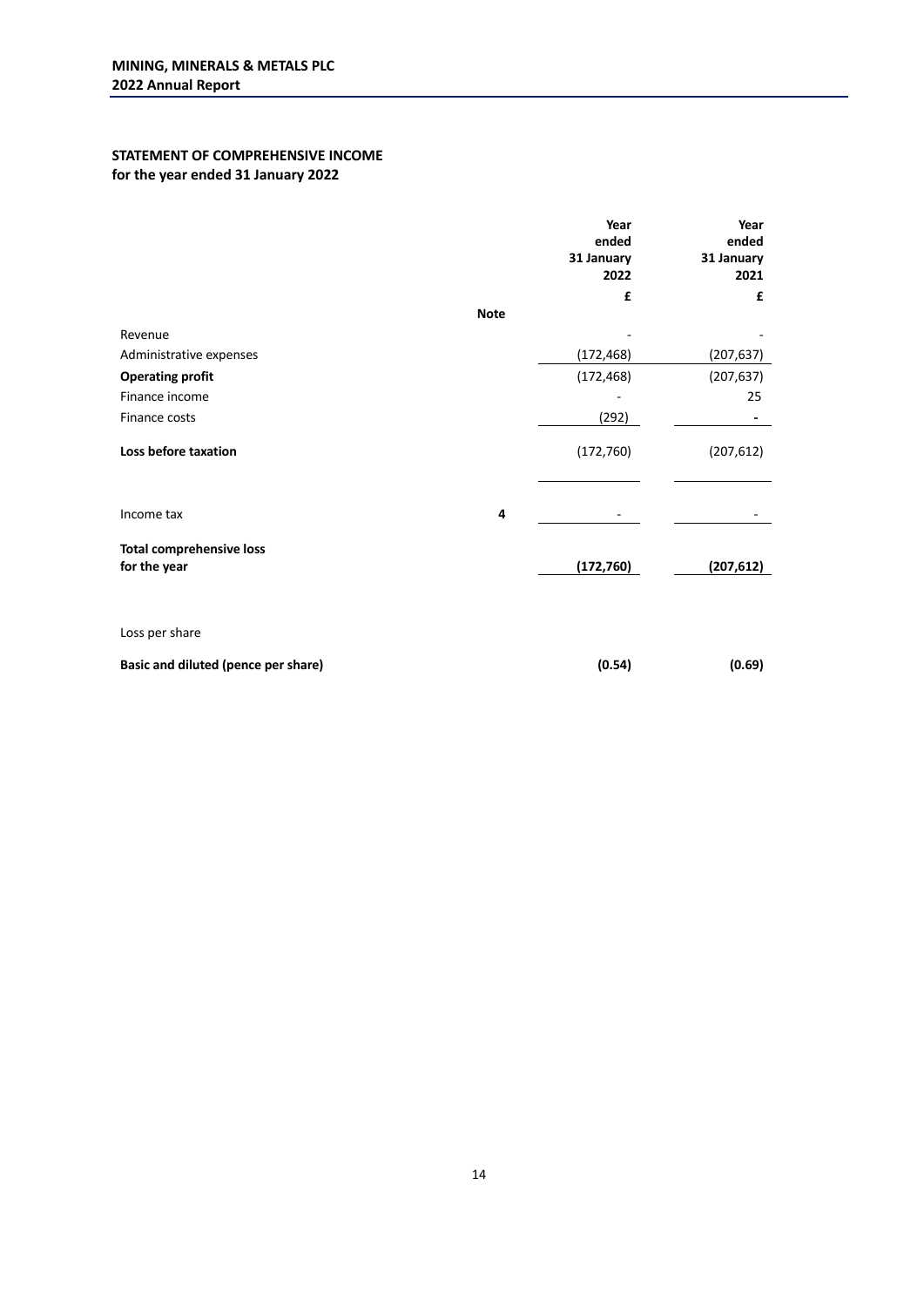# **STATEMENT OF FINANCIAL POSITION as at 31 January 2022**

|                                              | <b>Note</b> | 31 January<br>2022 | 31 January<br>2021 |
|----------------------------------------------|-------------|--------------------|--------------------|
|                                              |             | £                  | £                  |
| <b>ASSETS</b>                                |             |                    |                    |
| Current assets                               |             |                    |                    |
| Trade and other receivables                  | 5           | 8,269              | 25,191             |
| Cash and cash equivalents                    |             | 200,354            | 363,652            |
| <b>Total assets</b>                          |             | 208,623            | 388,843            |
| <b>EQUITY</b>                                |             |                    |                    |
| Equity Attributable to Owners of the company |             |                    |                    |
| Share capital                                | 6           | 320,500            | 320,500            |
| Share premium                                |             | 406,167            | 406,167            |
| Retained earnings                            |             | (556,067)          | (383, 307)         |
| <b>Total equity</b>                          |             | 170,600            | 343,360            |
| <b>LIABILITIES</b>                           |             |                    |                    |
| <b>Current liabilities</b>                   |             |                    |                    |
| Trade and other payables                     | 7           | 27,554             | 35,014             |
| Borrowings                                   | 8           | 10,469             | 10,469             |
| <b>Total current liabilities</b>             |             | 38,023             | 45,483             |
| <b>Total liabilities</b>                     |             | 38,023             | 45,483             |
| <b>TOTAL EQUITY AND LIABILITIES</b>          |             | 208,623            | 388,843            |

The notes to the financial statements form an integral part of these financial statements.

The financial statements of Mining, Minerals & Metals plc (registered number 08377465) were approved by the Board of Directors and authorised for issue on 30 May 2022.

They were signed on its behalf by:

Roy Pitchford

*Director*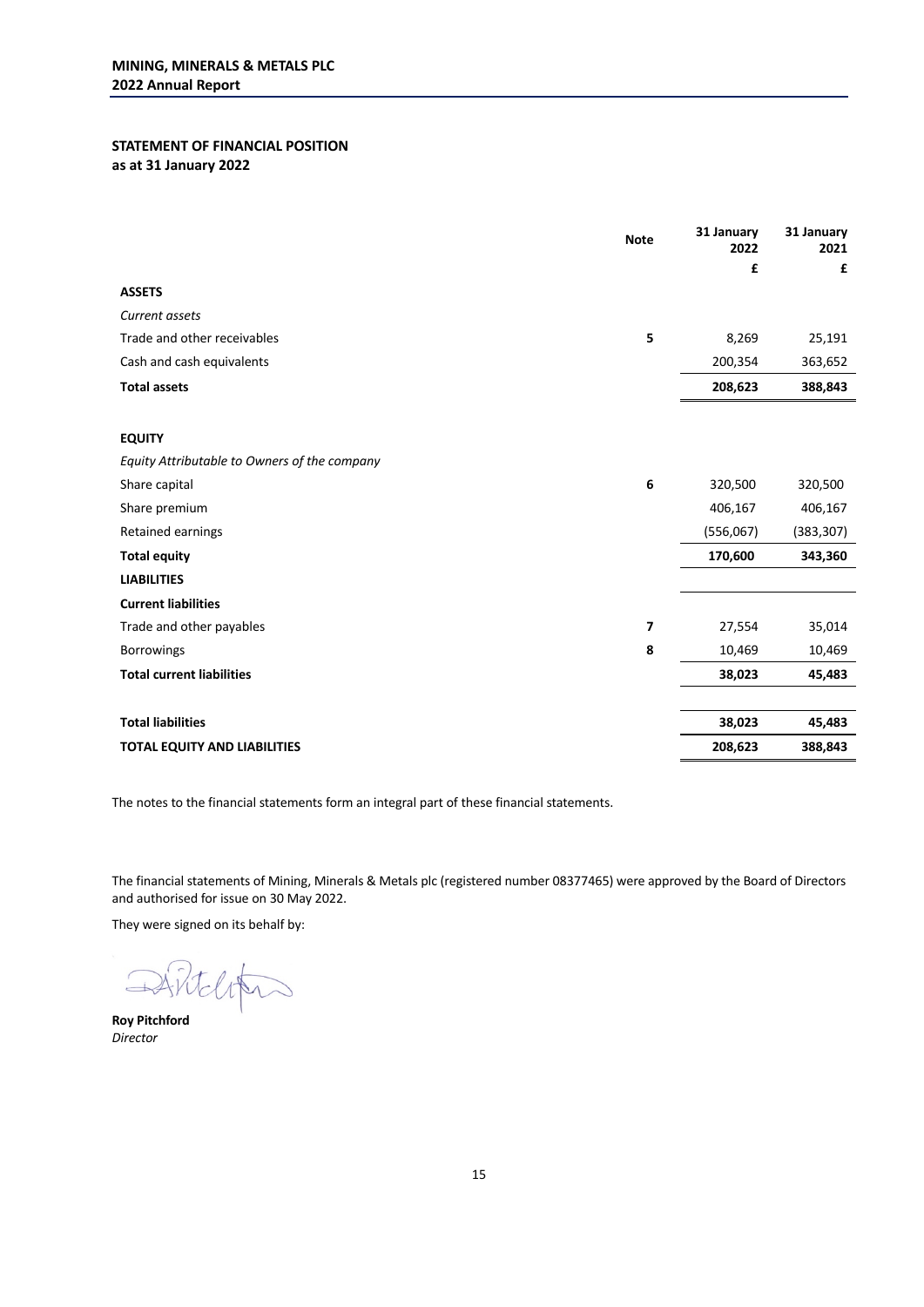# **STATEMENT OF CHANGES IN EQUITY for the year ended 31 January 2022**

|                                       | Share capital | Share premium | <b>Retained earnings</b> | Total equity |
|---------------------------------------|---------------|---------------|--------------------------|--------------|
| Balance at 31 January 2020            | 145,500       | 54,500        | (175, 695)               | 24,305       |
| Shares issued                         | 175.000       | 351,667       |                          | 526,667      |
| Total comprehensive loss for the year |               | ۰             | (207,612)                | (207, 612)   |
| Balance at 31 January 2021            | 320,500       | 406,167       | (383, 307)               | 343,360      |
| Total comprehensive loss for the year |               |               | (172, 760)               | (172, 760)   |
| Balance at 31 January 2022            | 320.500       | 406,167       | (556,067)                | 170.600      |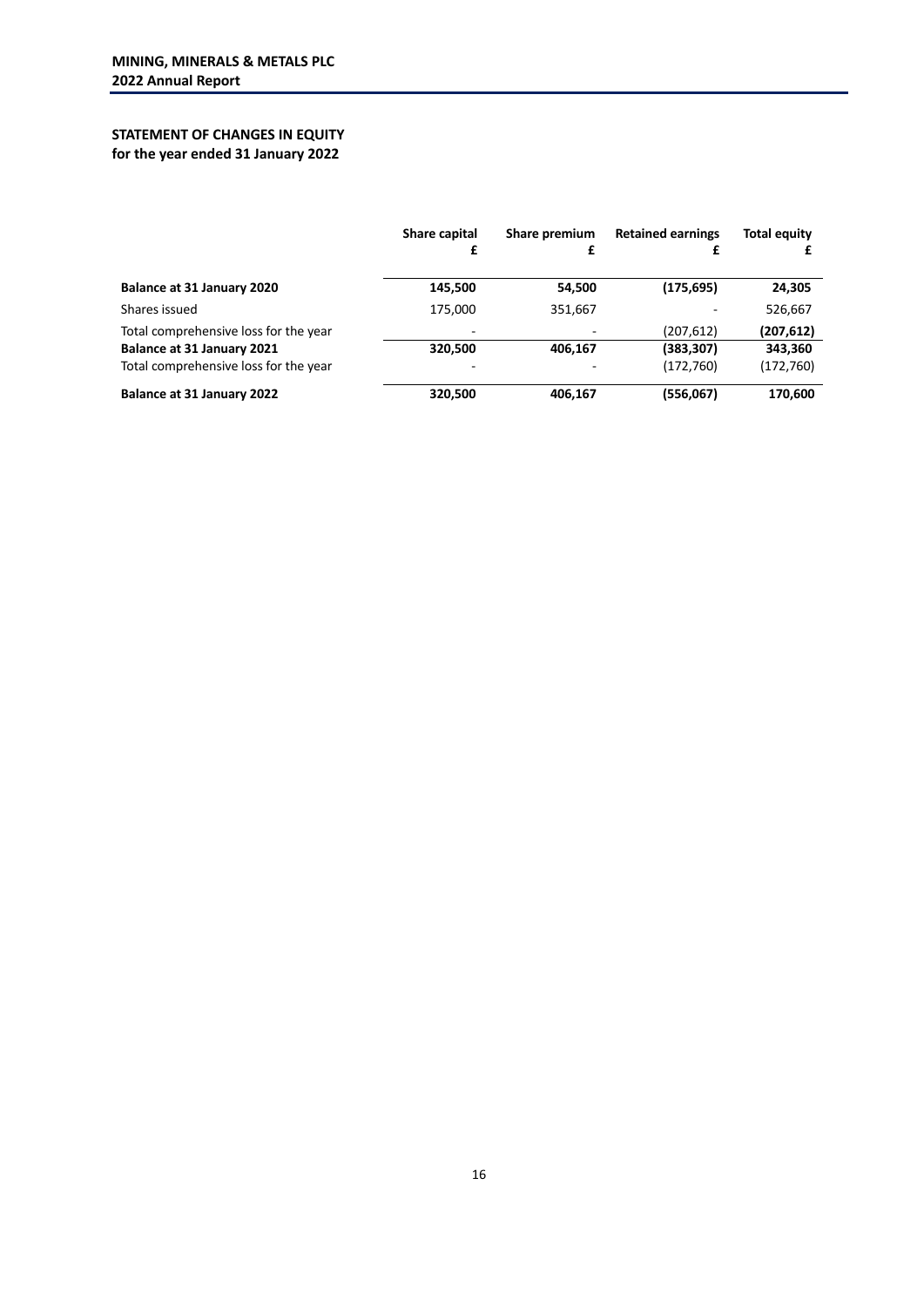# **STATEMENT OF CASHFLOWS**

# **for the year ended 31 January 2022**

|                                                                                              | Year ended<br><b>31 January 2022</b> | Year ended<br>31 January 2021 |
|----------------------------------------------------------------------------------------------|--------------------------------------|-------------------------------|
|                                                                                              | £                                    | £                             |
| Loss before tax<br>Adjusted for:                                                             | (172, 760)                           | (207, 612)                    |
| (Increase)/Decrease in trade and other receivables<br>(Decrease)/Increase in trade creditors | 16,922<br>(7,460)                    | (25, 191)<br>(3, 254)         |
| Net cash used in operating activities                                                        | (163, 298)                           | (236,057)                     |
| <b>Financing activities</b>                                                                  |                                      |                               |
| Proceeds of new borrowings                                                                   |                                      | 10,469                        |
| Issue of share capital                                                                       |                                      | 526,667                       |
| Net cash from financing activities                                                           |                                      | 537,136                       |
| Net (decrease)/increase in cash and cash<br>equivalents                                      | (163, 298)                           | 301,079                       |
| Cash and cash equivalents at beginning of the year                                           | 363,652                              | 62,573                        |
| Cash and cash equivalents at end of the year                                                 | 200,354                              | 363,652                       |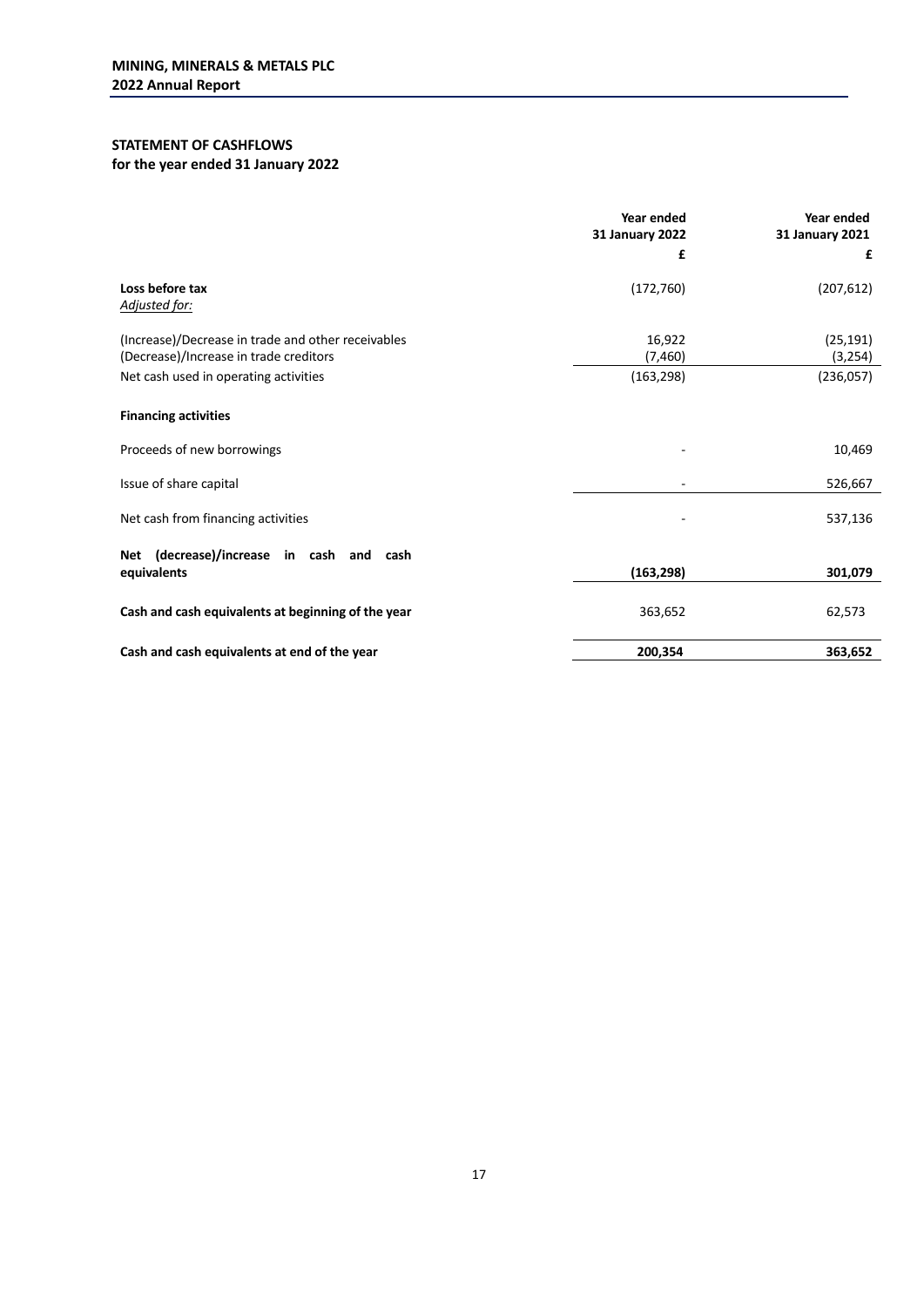# **NOTES TO THE FINANCIAL STATEMENTS for the year ended 31 January 2022**

### **1. GENERAL INFORMATION**

The Company was incorporated on 28 January 2013 in England and Wales as a limited company, limited by shares and with Registered Number 08377465 under the Companies Act 2006. The Company's registered office address is: 1 King Street, Office 3.05, London EC2V 8AU. The company re-registered as a public limited company on 22 October 2018.

The Company's objective is to undertake an acquisition of a target company or business in the natural resources sector.

The Company does not have a defined life as it has no fixed time limit to conduct the Acquisition.

Other than the Directors the company did not have any staff.

#### **2. ACCOUNTING POLICIES**

#### *Basis of preparation*

The principal accounting policies adopted by the Company in the preparation of the Company Financial Statements are set out below.

The Company Financial Statements has been presented in Pounds Sterling, being the functional currency of the Company.

The Company Financial Statements has been prepared in accordance with UK adopted International Accounting Standards and with the requirements of the Companies Act 2006 as applicable to companies reporting under those standards.

#### *Standards and interpretations issued but not yet applied*

A number of new standards and amendments to standards and interpretations have been issued but are not yet effective and, in some cases, have not yet been adopted by the UK. The Directors do not expect that the adoption of these standards will have a material impact on the Company Financial Statements.

#### *Going concern*

These financial statements are prepared on the going concern basis. The going concern basis assumes that the Company will continue in operation for the foreseeable future and will be able to realise its assets and discharge its liabilities and commitments in the normal course of business.

The Company has limited administrative expenses associated with its continuing operations and its liabilities are limited to trade payables associated with the administrative expenditure. The Directors have prepared budgetary forecasts for the period ended 30 June 2023, considering operating cashflows and expenditure requirements for the Company. The Company has also received indications of support from its three largest shareholders (and warrant holders) who have indicated that they will provide additional funding to the Company should this be required to facilitate meetings its ongoing cash requirements.

The Directors are of the opinion that the Company will be able to undertake its planned activities through to the period ended 31 March 2022 and have prepared the financial statements on the going concern basis however the Company will require further funding from the shareholders and as this cannot be guaranteed there exists a material uncertainty which may cast significant doubt on the Company's ability to continue as a going concern. The financial statements do not include any adjustments that would result if the Group was unable to continue as a going concern.

#### *Share capital*

Proceeds from issuance of ordinary shares are classified as equity. Amounts in excess of the nominal value of the shares issued is recognised as share premium. Incremental costs directly attributable to the issuance of new ordinary shares are deducted against share capital.

#### *Financial assets and liabilities*

Financial assets and financial liabilities are recognised when the Company becomes a party to the contractual provisions of a financial instrument. Financial assets and financial liabilities are offset if there is a legally enforceable right to set off the recognised amounts and interests and it is intended to settle on a net basis.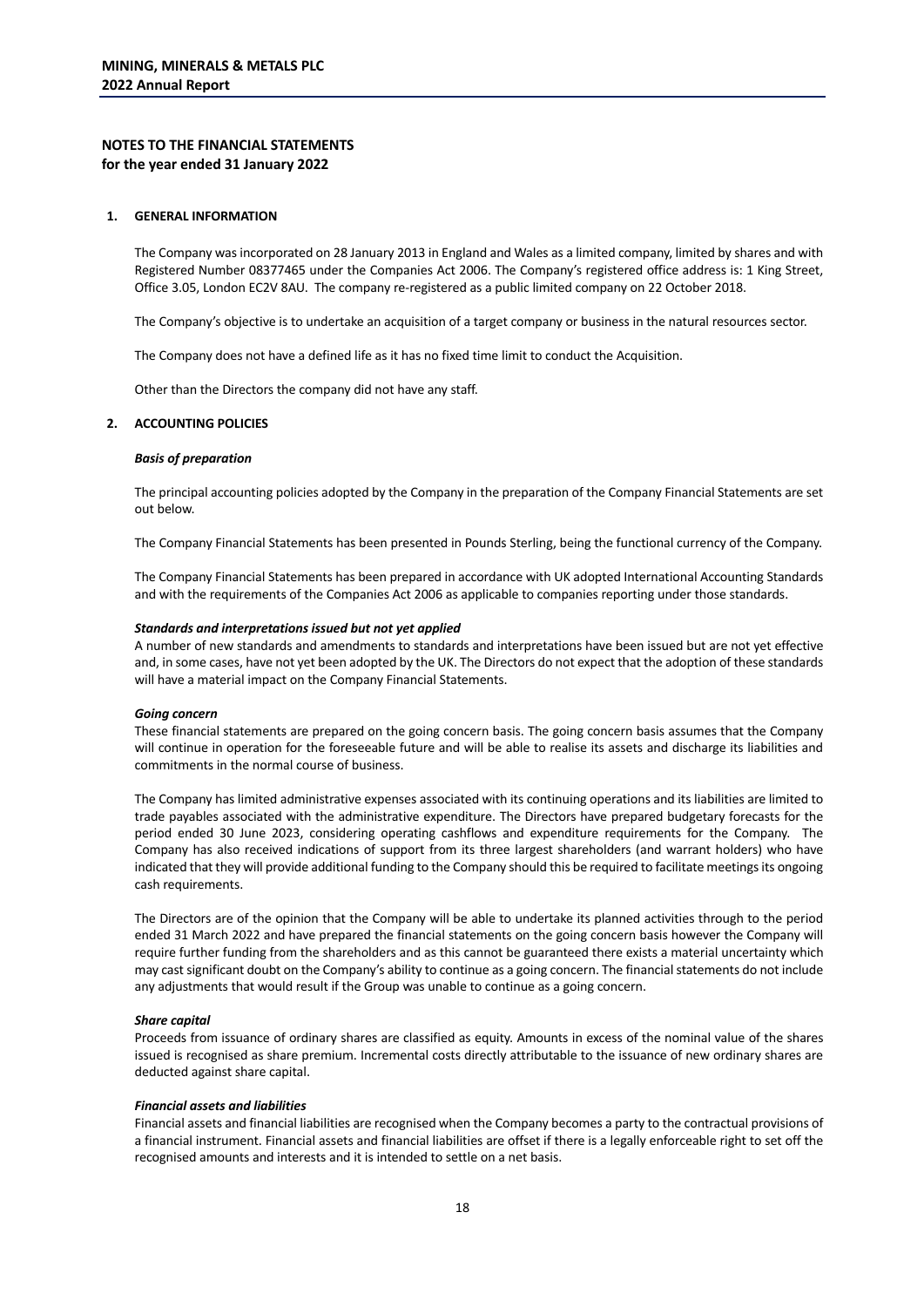#### *Financial assets*

Financial assets which are measured at amortised cost, are measured using the Effective Interest Rate Method (EIR) and are subject to impairment. Gains and losses are recognised in profit or loss when the asset is derecognised, modified or impaired.

#### *Financial liabilities*

The company does not currently have any financial liabilities measured at fair value through profit or loss, therefore all the financial liabilities are initially measured at fair value net of transaction costs and are subsequently measured at amortised cost.

#### *Use of assumptions and estimates*

In preparing the financial statements judgement was used in considering whether or not a material uncertainty exists in relation to going concern. The directors considered the indications of support received from significant shareholders who have agreed to exercise their warrants in order to provide the company with sufficient cash if required. As this support could not be guaranteed the directors concluded that a material uncertainty exists.

# **3. AUDITORS' REMUNERATION**

The loss before income tax is stated after charging:

|                                                                                         | 2022   | 2021   |
|-----------------------------------------------------------------------------------------|--------|--------|
|                                                                                         | £      | £      |
| Auditors' remuneration:                                                                 |        |        |
| Fees payable to the Company's auditor for the audit of the Company's annual<br>accounts | 18,300 | 18,300 |
| Fees payable to the Company's auditor for other services:                               |        |        |
| Corporate finance services                                                              |        | 1,500  |

# **4. INCOME TAX EXPENSE**

The corporation tax in the UK applied during the year was 19%.

The charge for the period can be reconciled to the loss in the Statement of Comprehensive income as follow:

|                                           | 2022       | 2021       |
|-------------------------------------------|------------|------------|
|                                           | £          |            |
| Loss before tax on continuing operations  | (172, 760) | (207, 612) |
| Tax at the UK corporation tax rate of 19% | (32, 824)  | (39, 446)  |
| Unutilised tax loss carry forward         | 32,824     | 39,446     |
| Tax charge for the period                 | -          |            |

The Company has accumulated tax losses of £348,456. No deferred tax asset has been recognised in respect of the losses carried forward, due to the uncertainty as to whether the Company will generate sufficient future profits in the foreseeable future to prudently justify this.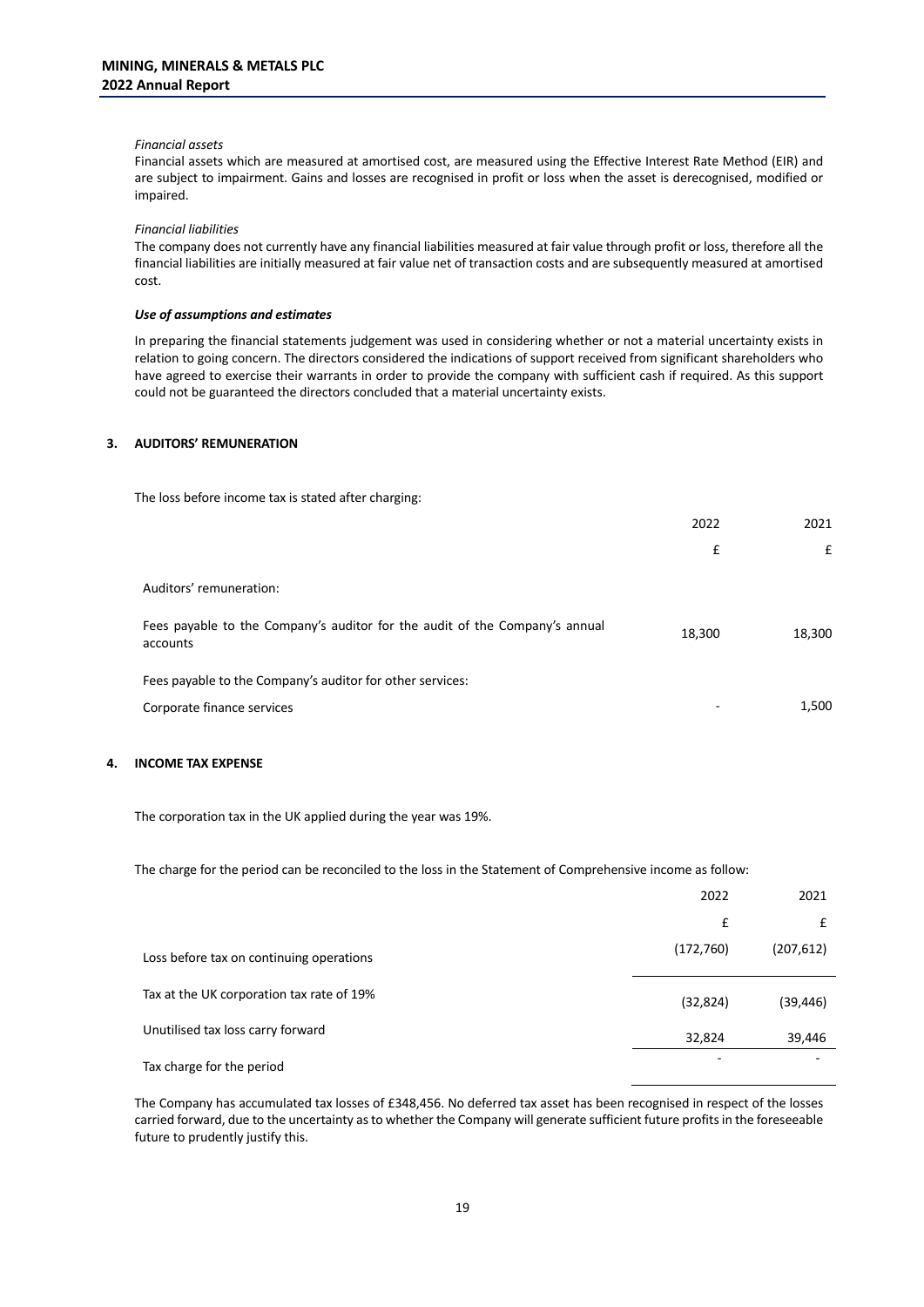# **5. TRADE AND OTHER RECEIVABLES**

|             | 2022  | 2021   |
|-------------|-------|--------|
|             |       | £      |
| Prepayments | 8,269 | 25,191 |
|             |       |        |
|             | 8,269 | 25,191 |

#### **6. SHARE CAPITAL**

### **Ordinary shares of £0.01 each**

|                            | Number of shares | Amount  |
|----------------------------|------------------|---------|
|                            |                  | £       |
| Issued, called up and paid | 32,049,999       | 320,500 |
|                            | 32,049,999       | 320,500 |
|                            |                  |         |

As at 31 January 2022, the Company had 32,049,999 ordinary shares of £0.01 par value in issue.

As at 31 January 2022, the Company had 17,166,667 warrants in issue exercisable at £0.04 per share and expiring on 6 September 2022.

In the Prior year, the Company issued 17,333,333 new ordinary shares of £0.01 par value for £0.03 each and 166,666 new ordinary shares of £0.01 par value for £0.04 each.

# **7. TRADE AND OTHER PAYABLES**

|                | 2022   | 2021   |
|----------------|--------|--------|
|                | £      | £      |
| Trade payables | 8,554  | 16,714 |
| Accruals       | 19,000 | 18,300 |
|                | 27,554 | 35,014 |

#### **8. BORROWINGS**

On 23 September 2020 the Company entered into a loan agreement in the amount of £10,469. The loan payable is noninterest bearing and repayable in whole on demand.

# **9. DIRECTORS' EMOLUMENTS**

No amount was paid or become payable to any of the Directors of the Company and there were no staff costs as no staff was employed by the Company during the period ended 31 January 2022 (2021: £nil).

# **10. FINANCIAL RISK MANAGEMENT**

The Company uses a limited number of financial instruments, comprising cash and various items such as trade payables, which arise directly from operations. The Company does not trade in financial instruments.

#### **Financial risk factors**

The Company's activities expose it to a variety of financial risks: credit risk and liquidity risk. The Company's overall risk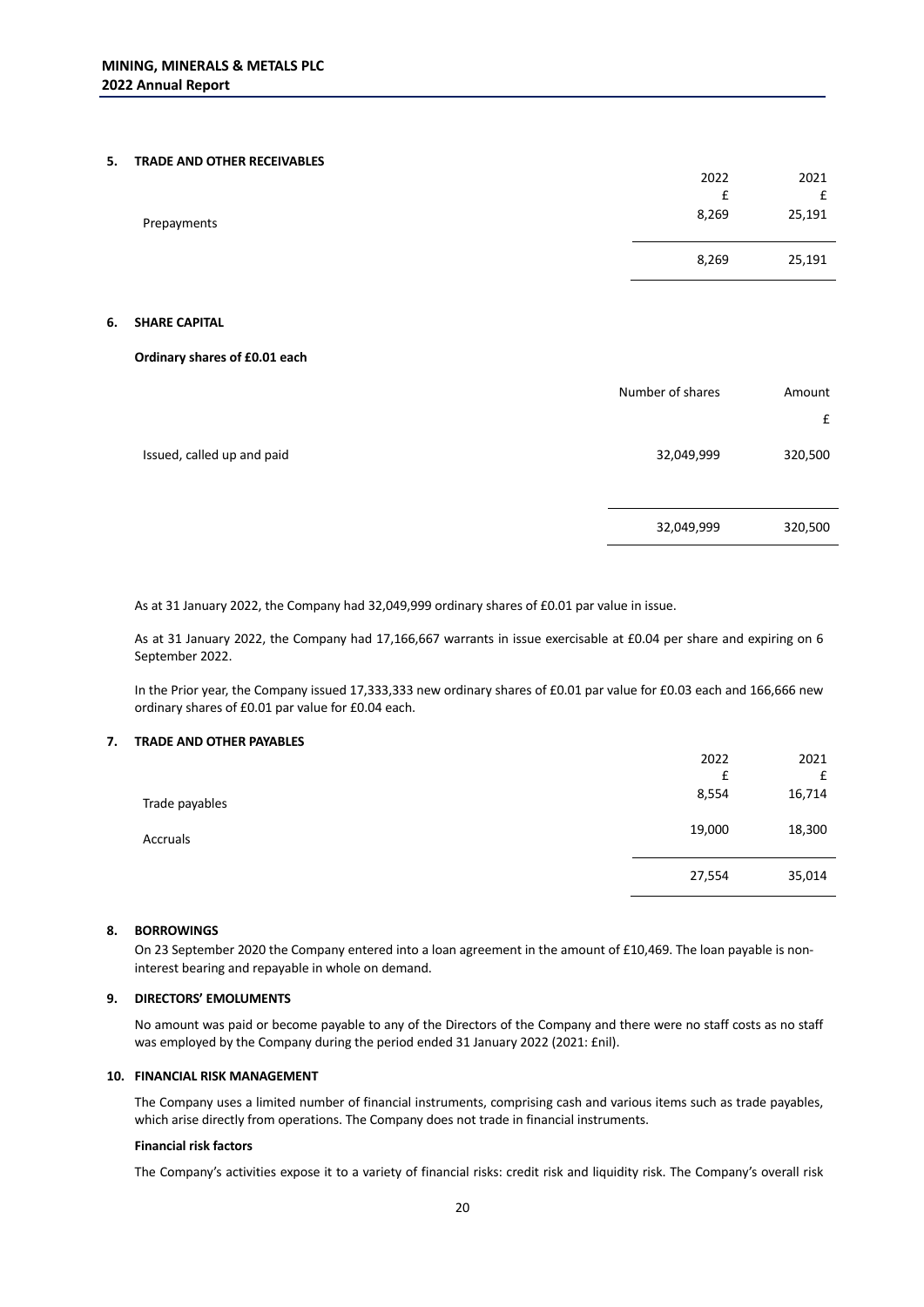management programme focuses on the unpredictability of financial markets and seeks to minimise potential adverse effects on the Company's financial performance.

#### **a) Credit risk**

Credit risk is the risk of an unexpected loss if a counter party to a financial instrument fails to meet its commercial obligations. The Company's maximum credit risk exposure is limited to the carrying amount of cash of £200,354. Funds are deposited with financial institutions with a credit rating equivalent to, or above, the main UK clearing banks.

#### **b) Liquidity risk**

Prudent liquidity risk management implies maintaining sufficient cash, the Company ensures it has adequate resource to discharge all its liabilities. The directors have considered the liquidity risk as part of their going concern assessment. (See note 2).

#### **Fair values**

Management assessed that the fair values of cash trade payables and other current liabilities approximate their carrying amounts largely due to the short-term maturities of these instruments.

### **11. CAPITAL MANAGEMENT POLICY**

The Company's objectives when managing capital are to safeguard the Company's ability to continue as a going concern in order to provide returns for shareholders and benefits for other stakeholders and to maintain an optimal capital structure to reduce the cost of capital. The capital structure of the Company consists of equity attributable to equity holders of the Company, comprising issued share capital and reserves.

#### **12. FINANCIAL INSTRUMENTS**

The Company's principal financial instruments comprise cash and cash equivalents and other payable. The Company's accounting policies and method adopted, including the criteria for recognition, the basis on which income and expenses are recognised in respect of each class of financial assets, financial liability and equity instrument are set out in Note 2. The Company do not use financial instruments for speculative purposes.

The principal financial instruments used by the Company, from which financial instrument risk arises, are as follows:

|                                                  | 2022    | 2021    |
|--------------------------------------------------|---------|---------|
|                                                  | £       | £       |
| <b>Financial assets</b>                          |         |         |
| Cash and cash equivalents                        | 200,354 | 363,652 |
| <b>Total financial assets</b>                    | 200,354 | 363,652 |
| Financial liabilities measured at amortised cost |         |         |
| Trade and other payables                         | 27,554  | 35,014  |
| <b>Borrowings</b>                                | 10,469  | 10,469  |
| <b>Total financial liabilities</b>               | 38,023  | 45,483  |

There are no financial assets that are either past due or impaired. The financial liabilities are due for payment in 1 to 3 months.

# **13. LOSS PER SHARE**

The loss per share has been calculated using the loss for the year and the weighted average number of ordinary shares entitled to dividend rights which were outstanding during the year. There were no potentially dilutive ordinary shares at the year end.